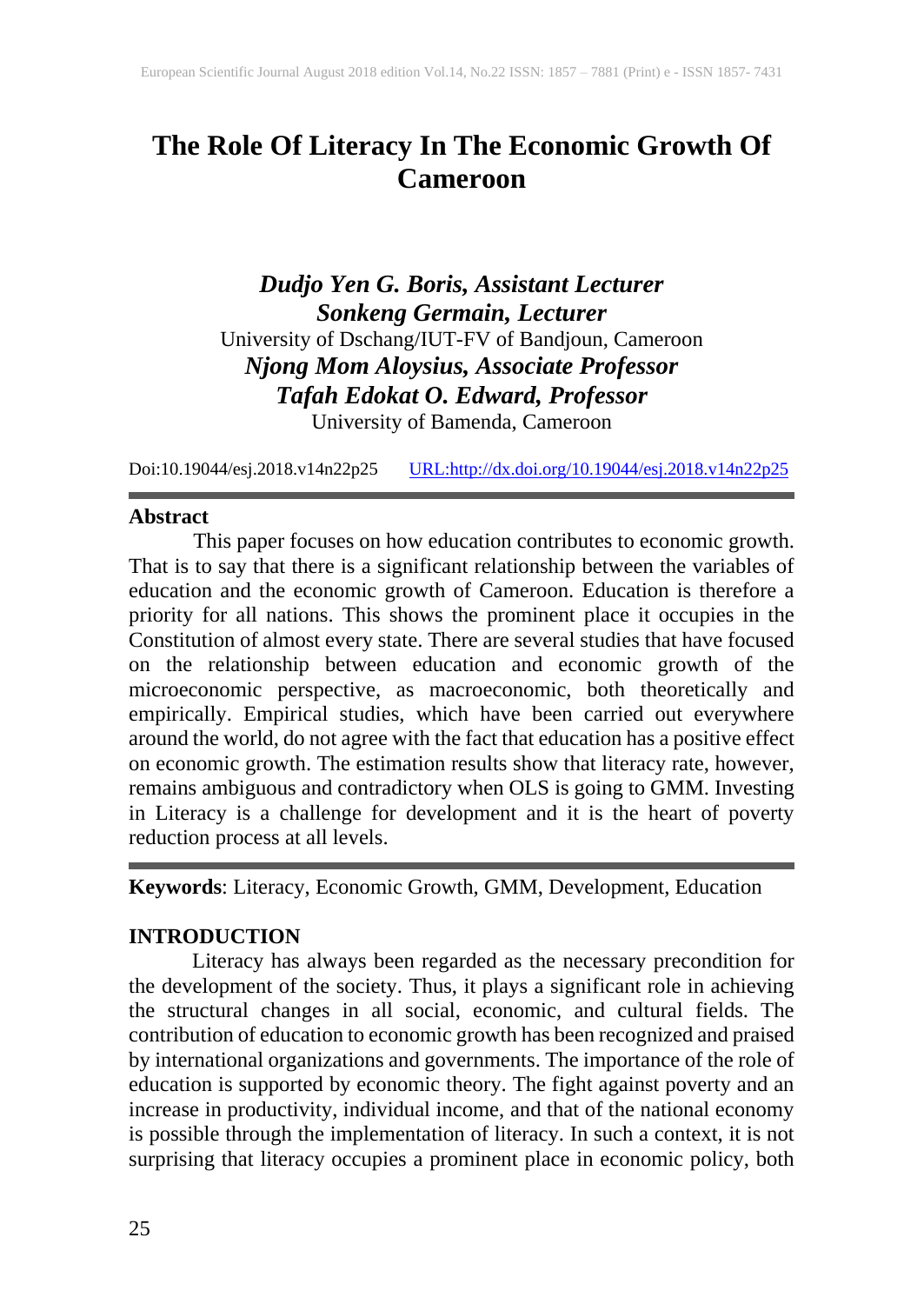macro and micro. However, the fact is that over the last twenty years, education policy has boomed in all countries of the world and particularly in sub-Saharan Africa. Countries are trying to invest more in human capital; that is to say in the acquisition of knowledge and skills. This is because they may have realized that it is currently impossible to speak of economic growth without resorting to education.

As opined by Sen, A.K. (1999), the human development theory is interested in measuring the well-being of human, and it shows that social capital and education can participate in the growth of human capital. This approach relies on the existence of externalities of education that do not have a strict economic domain. Improving the literacy rate is indeed a factor that affects development through its effects on health, reproductive status, and participation of women in the labor market and democracy. Equally, it is also an indicator for development.

The central idea is that literacy is a person releasing factor, while freedom of choice constitutes and promotes development. It is therefore difficult to establish clearly a positive relationship between education and growth in developing countries (PVD). This situation has been confirmed by the empirical studies applied to these economies (Barro, 1991; Lau, Jamison & Louat, 1991; Mankiw, Romer & Weil, 1992; Benhabib & Spiegel, 1994), especially since they have focused on cross-sectional data (mixing different levels of the development of countries). Furthermore, education-related growth in developing countries requires further reflection.

Education has a positive influence on the growth rate of the economy. The education-growth relationship has thus constructed a theoretical point of view. These analysis tracks developed autonomous ways, which shows the positive impact of education on the level or rate of growth. It remains, however, so vague in some parts of the world. And if one believes these empirical studies, education can only exert a very limited influence (or no influence) within African countries (Barro, 1991; Lau, Jamison & Louat, 1992; Mankiw, Romer & Weil, 1992; Benhabib & Spiegel, 1994; etc.). How then do we explain this paradox? Equally, how do we explain the African specificity?

If these various attributes of Education are recognized by all and are shown theoretically (Lucas, 1988; Romer, 1990; Aghion & Howitt, 1991), the fact still remains that the empirical validation of this relationship remains delicate. This deficiency is linked to several factors, and the most important include our views. Firstly, the diversity of systems is involved where institutional aspects are often neglected in empirical studies. Thereafter, there is also the difficulty of identifying the transmission channels through which education can influence growth. Finally, by focusing on developing countries, as is the case of this work, we encounter the traditional difficulties that concern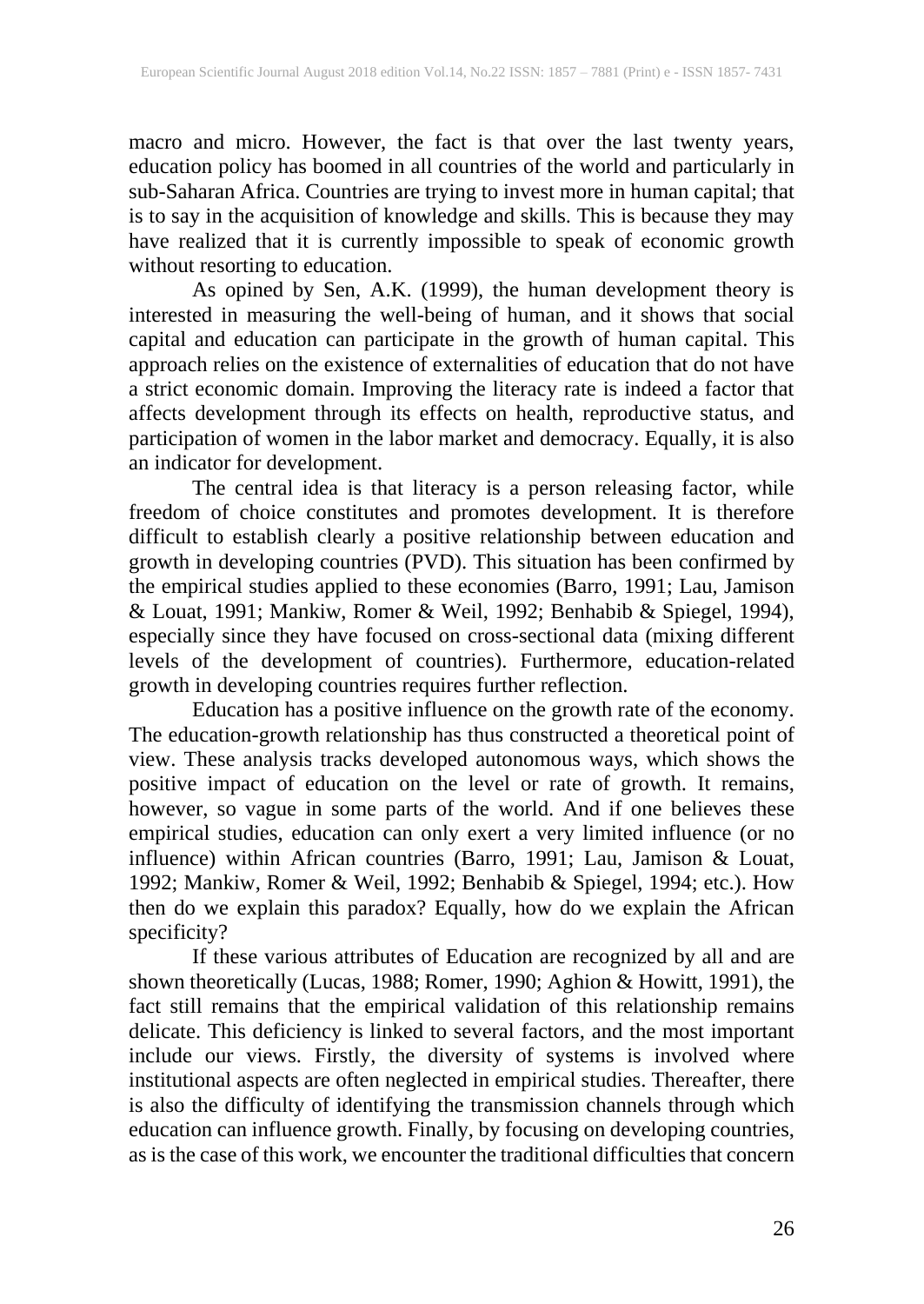the lack of consistent data over relatively long periods, or the structural changes in these countries and the relative newness of their economies.

In this context, the development of literacy is certainly one area of central interest in economic policy in the coming years. Literacy can be severely limited if other factors and complementary products are essential to the growth process such as basic infrastructure, the effects of macroeconomic conditions (price shocks, growth volatility, market distortions), or political instability (including violence) which are not taken into account. Efforts in favor of the education sector must go hand in hand with investment in other social sectors. Literacy as one of the major elements of economic system is an important component of development in poor economies that are far behind. Nevertheless, the relationship is not mechanical and it underpins economic solid base and a stimulating environment.

The literacy triptych, growth, and development processes are not the easiest to highlight. But these features are important and allow to better take into account the different elements that make a coherent development and social asset. Literacy is a profitable economic investment from the point of view of society than from an individual point of view. Yet still, why do some countries experience a high level of wealth even as others continue to be impoverished? What explanation can the economists give these inequalities of development?

Therefore, this paper focuses on assessing the impact of literacy on the economic growth of Cameroon, using an annual time series data from 1980 to 2013. The first part presents the literature review while the methodology is exposed in the second part. The analysis and interpretation of results are proposed in the third part.

## **1. LITERATURE REVIEW**

## **1-1.The Macro-econometric Studies (Worldwide**)

The awareness of the existence between education and growth or the importance of the contribution of education to the creation of material wealth is attributed to the contribution of empirical observations and theoretical investigations. On the theoretical basis, having long ignored the possible influence of knowledge on the process of growth, economists have gradually become aware of the role it could play in the economy. With the theories of human capital (Schultz, 1961; Becker, 1962), endogenous growth (Lucas, 1988; Romer, 1990; Rebelo, 1991; etc.) and empirical estimates (Mankiw et al., 1992; Benhabib & Spiegel, 1994; Islam, 1995; Lucas, 1988; etc.), knowledge is placed at the heart of the growth process.

The first works having integrated education among the explanatory variables in the growth rate of per capita income in the cross-sectional analysis dates back to the late 70s. Thus, Hicks (1979) had already demonstrated a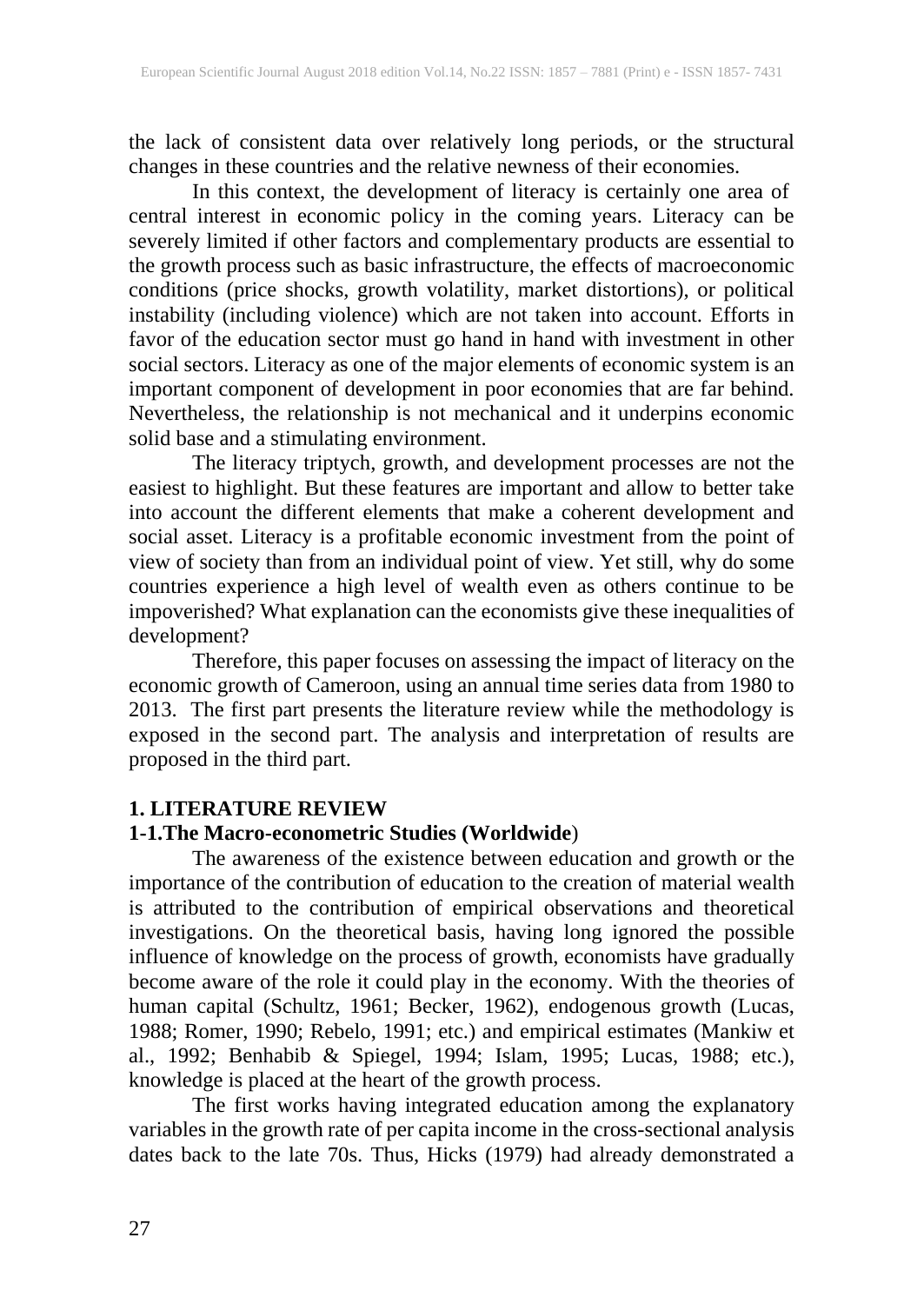positive connection between the literacy, the rate of primary school enrollment, and economic growth. The study conducted on behalf of the World Bank (Hicks, 1979) leads us to believe that variations in life expectancy from one country to another are more closely correlated with literacy rates. Thus, this was with factors such as calorific and protein intake, consumption of drinking water, the number of doctors per capita, or more generally the Gross National Product (GNP). Among thirty studies on the issue analyzed by Jean-Christophe Dumont (2002), a dozen of these studies were interested in the variables at the beginning of the period. That of Hicks (1979) conducted in 69 countries over the period of 1960-1973 is particularly interesting. Indeed, econometric tests are applied to the initial rate of school enrollment, literacy, and life expectancy indicators at the beginning of the period. Hicks highlighted that only the impact of life expectancy on the product by head over the period dominates.

In his analysis, Romer (1989) sought to verify the empirical validation of his previous theoretical model by drifting back the literacy rate in 1960 on product growth rate per capita investment in 94 countries between 1960 and 1985. The education variable in these models positively affects economic growth, but its impact is not significant. Based on a large sample of poor countries and rich countries from international data, Summers and Heston (1988) and Romer (1989) has deepened the convergence test of economies and concluded that absolute convergence does not hold in cases of large heterogeneous sample of countries. More precisely, Romer found that there was no significant correlation between initial income levels and subsequent growth rates.

Barro (1991) studies have estimated in a cross sectional manner the growth rate of the product per head on the period of 1960 to 1985 for 98 countries using the initial values of the rate of primary and secondary school enrollment, the literacy rate, the ratio of supervision, the mortality rate between zero and 4 years, and fertility rate. Also, Barro introduced elsewhere two characteristics indicators of Africa and Latin America. The results of this study show that the initial rate of primary and secondary school enrollment (1960) presented positive effects on growth over the period of 1960-1985, showing 0.0323 and 0.027 respectively. On the other hand, the staff ratio has negative effects on primary schools, and they are not significant for the secondary schools. The effects of the literacy rate are negative when other variables are introduced into the model.

Mankiw et al. (1990), in their attempt to test the link and educational growth, found a positive and significant effect on the level of human capital (and not in the growth rate of the latter), measured by the number of years of average studies among the active population at the beginning of the period considered based on the average growth rate of GDP/head. Their results were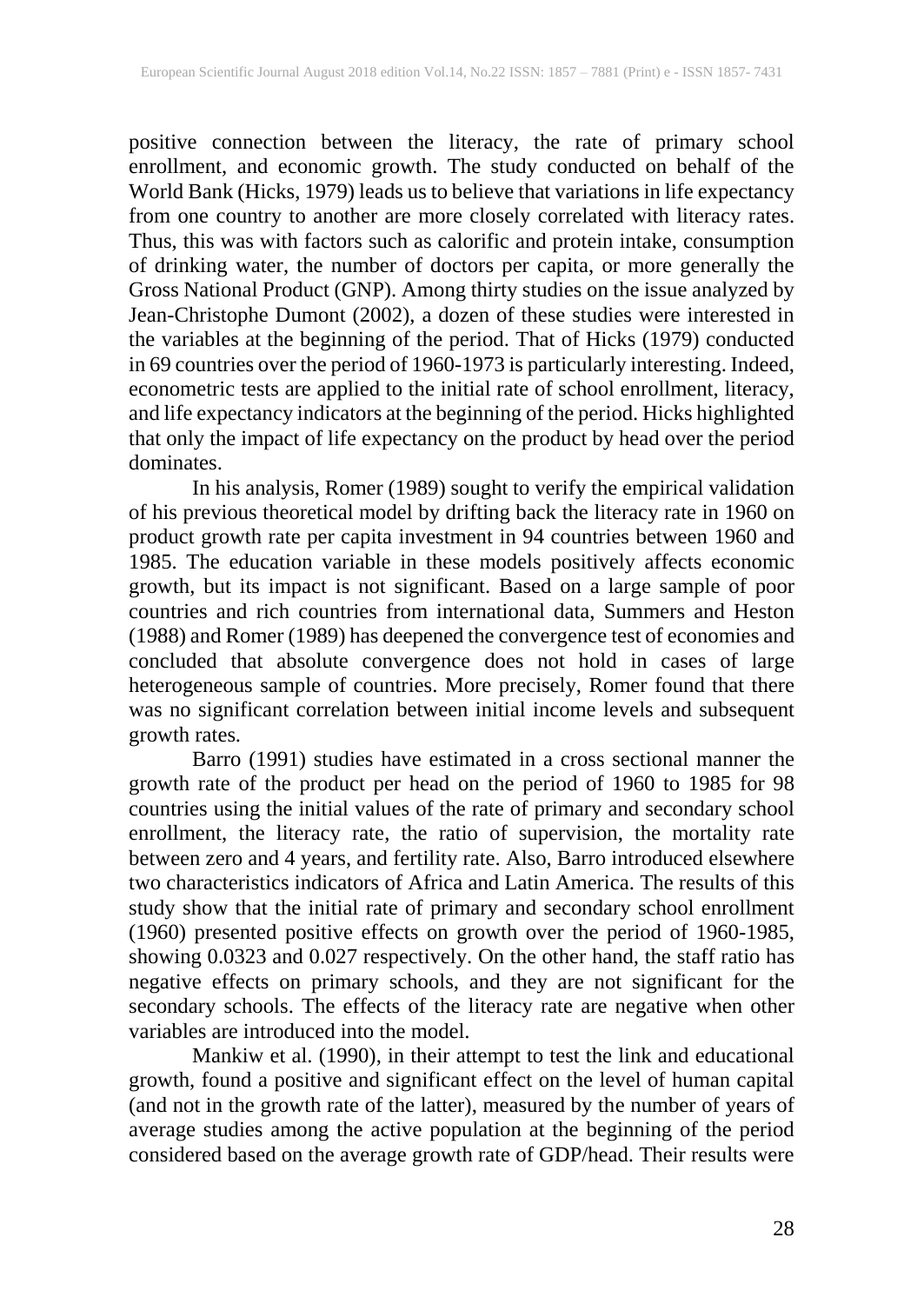questioned in the article by Benhabib and Spiegel (1994), who had presented to honor a more "technological" vision on the role of education in economic growth. Hence, this was developed in an embryo way by Nelson and Phelps (1966). They include critical ways motivated by the example of the diffusion of innovations in agriculture. Studies have indeed shown that they are the most educated farmers who adopt new products and produce first, and that the least educated farmers would adapt to technical progress much later.

Subsequently, there is a relevant line of research in endogenous growth started by a short paper of Nelson and Phelps (1966). Thus, their studies are complementarity between R&D and investments in human capital. Within this approach, human capital is not "simply another factor in growth accounting". This is because it facilitates technology adoption and diffusion. In particular, a model developed by Redding (1996) analyzes, within an imperfect labor market, low-skill and low-quality traps caused by a strategic complementarity between homogeneous human capital (chosen by workers) and R&D (provided by firms). Redding uses the Nash Equilibrium solution to solve for rational expectations equilibrium. Scicchitano (2010) extended Redding (1996) by introducing the heterogeneity of the human capital, through education and on-the job training. The paper concludes, differently from the previous study, that complementarity between heterogeneous human capital and R&D generates several equilibria of the economy's rate of growth. Moreover, in the Redding's model, the absence of the R&D was a necessary and sufficient condition for the low development trap. In the Scicchitano's model, the lack of innovations becomes necessary but is not a sufficient condition because a technology-specific training is necessary.

# 1**-2. Specifics of Developed Countries**

It is difficult to establish empirically and clearly a positive relationship between literacy and growth in developed countries. This is confirmed by empirical studies in these economies especially since this latter is focused on a cross-sectional data (mixing of countries with very different levels of development). The exercise seems risky and prudence remains of rigor.

In a study on the link between literacy and economic growth achieved from the International Survey of Adult Literacy (EIAA), Coulombe et al. (2004) concluded that the differences between the average levels of skills in OECD countries realized 55% of the disparities between the growth rates for the period of 1960-1994. Bourdon (1999), Islam (1995), Teal (2010), and Borensztein, DE Gregorio and Lee (1994) have reached conflicting results regarding the role of education in economic growth. The relationship between these two variables is either positive or negative.

Some studies such as Temple (2001), De La Fuente and Ciccone (2003), Cohen and Soto (2001), Krueger and Lindahl (2001), Soto (2002), and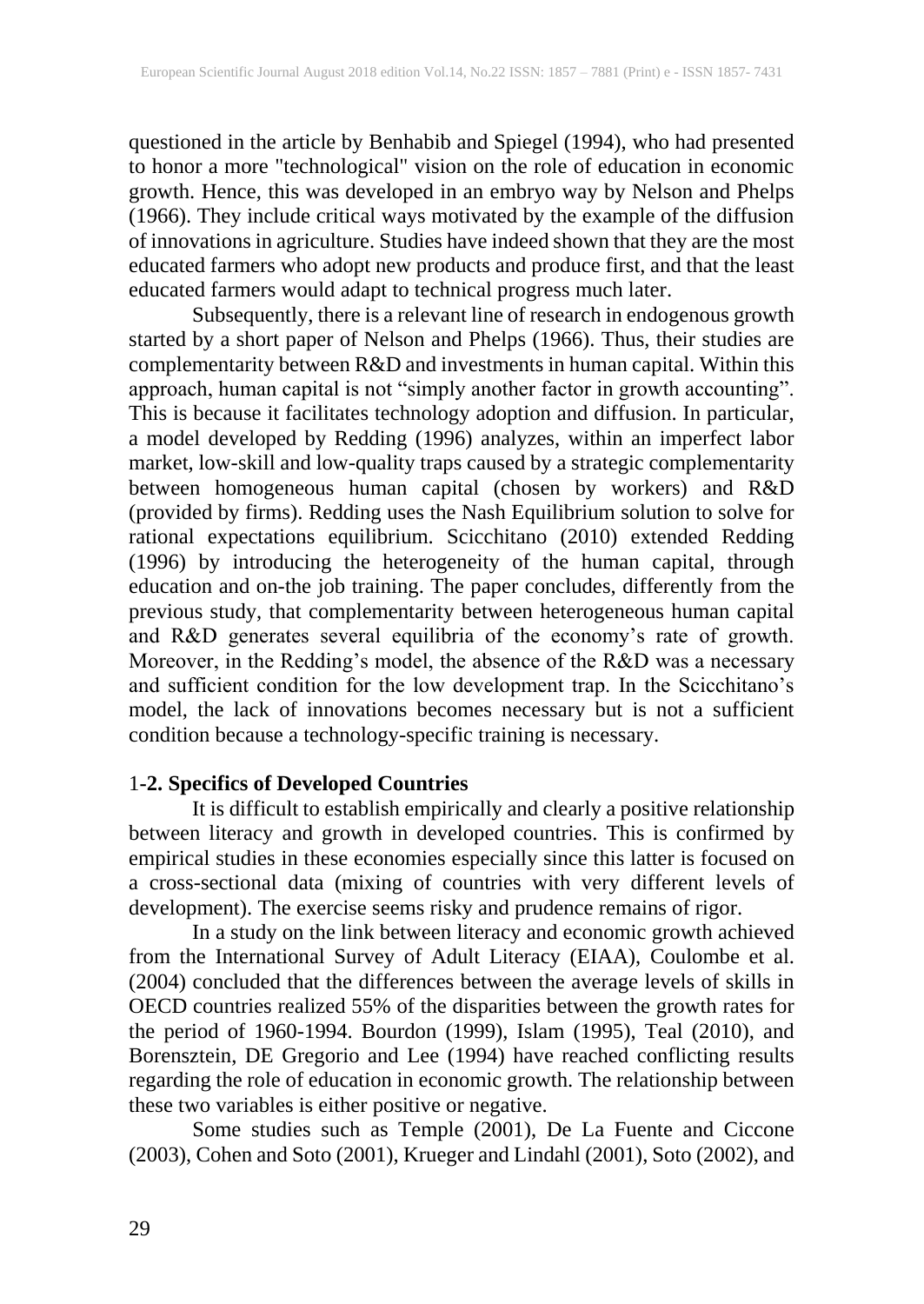Aghion and Cohen (2004), using more improved data, more sophisticated techniques and correcting measurement errors, did not provide a relatively clear answer to the contribution of education to economic growth. Although some international comparative studies have shown that many educational variables were key factors in the growth of per capita GDP countries (Barro, 1991; Mankiw et al., 1992), data problems led to numerous limitations. Educational variables such as enrollment or the average number of school years are imprecise indicators to the extent of human capital on education.

Academic economists have traditionally been inclined to consider educational expenditure as an essential element of national investment. This was with substantial results in terms of growth of production. Also, they have been often assigned to the accumulation of human capital a central role in the models, in particular, in the recent literature relating to the endogenous growth. This optimism was confirmed by a first series of international empirical studies on the determinants of growth. However, it was found concordantly that various indicators of education had the expected positive effect. A second series of studies of this type, however, produced somewhat disappointing results using more sophisticated econometric techniques, which even led some researchers to explicitly put into question the relationship between education and growth.

Moreover, economic development seems to have a significant influence in the role given to higher education (Aghion & Cohen, 2004). In fact, they point out the impact of technological development level in the growth process. For them, depending on the degree of development of a country, the role of education is different. For richer countries known as "close to the technological frontier", the objective is to maintain the economic level reached, in order to remain competitive and to calmly face the constraints of competition. They will thus engage in conduct innovation and creativity by promoting higher education and research. For less developed countries, the aim will instead be to achieve the level of development of the richer countries. They will thus have a catch-up behavior and imitation. In this way, they will favor the financing and development of primary and secondary instruction. Demeulemeester and Rochat (2003) also show in their empirical analysis on Australia, Sweden, and the United Kingdom that according to the history and characteristics of the country, higher education does not contribute identically to the country's development. For Africa, growth is essential to ensure that the continent came out of poverty. Additionally, education is very crucial.

# **1-3. Specific to Developing Countries**

Very few theoretical models are specifically interested in assessing the relationship between literacy and economic growth in developing countries. This is because of the poverty statistics on the educational and social variables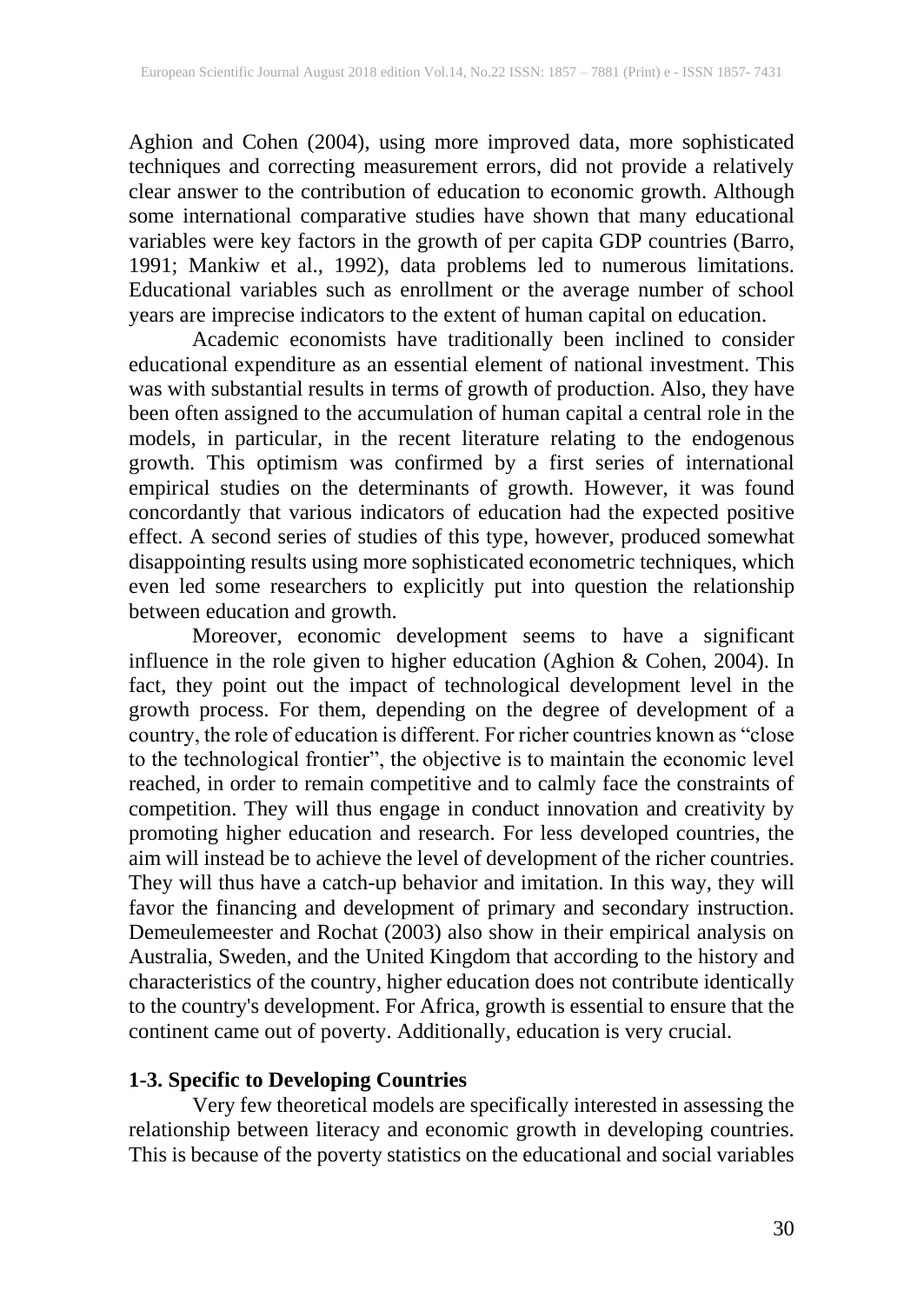especially in Africa. Authors who have dared to take an interest in this issue have been severely criticized and their findings are often crude. We noticed in this category global analysis, where African data is considered as a whole among the other developing countries. Among these analyses, four particularly attract our attention. This includes the analysis of Baldacci et al. (2008) on social spending, human capital and growth in developing countries, including a large sample of African countries. This is in addition to the study of Psacharopoulos (1985) and Freeman and Lindauer (1999), which addresses all the countries involved in the development process including Africa.

In addressing the problem from a comparative perspective, Baldacci et al. (2008) examined, using a panel of 118 developing countries, the various transmission channels of social spending and human capital on growth and the effects of an alternative policy of public intervention. The results show that spending on education and health positively affects the accumulation of human capital and are therefore associated with strong economic growth. Alternatively, the authors showed that alternative policies to improve economic governance and control of inflation produce the same effects as the first.

Freeman and Lindauer (1999) show that the role of education in Africa remains ambiguous. For these authors, if education is crucial to growth, low rates for African countries were the cause of the poor performance observed in the region. Also, the empirical explanations given by economic analyses about this continent, formulated from econometric models, are not convincing. For the functional forms of education, equation relating growth tends to exclude other potential factors of Africa's growth. This weakness models to accurately account for the specific phenomena of growth in Africa, and it however puts into question the role of education in the continent. The results of the study of Freeman and Lindauer (1999) show that the relative variations in the growth of education were positively correlated with economic growth, although these results are dependent on the functional form of the equation used.

Indeed, Psacharopoulos and Woodhall (1985), by applying the method of Schultz to developing countries, got a positive contribution of education to economic growth of around 23.2% in Ghana and 16% in Nigeria. Ndongu (1998) in his studies on Kenya has a contradiction of human capital to GDP growth of around 2.25%. He concludes that expenditure on education improves human capital and eventually economic growth. Ngwa Jackson (2005) found that the direct effect of human capital on the growth in overall productivity in Cameroon between 1960 and 2001 is more important than the direct effect of the capacity for innovation (Public Expenditure on Higher Education Research).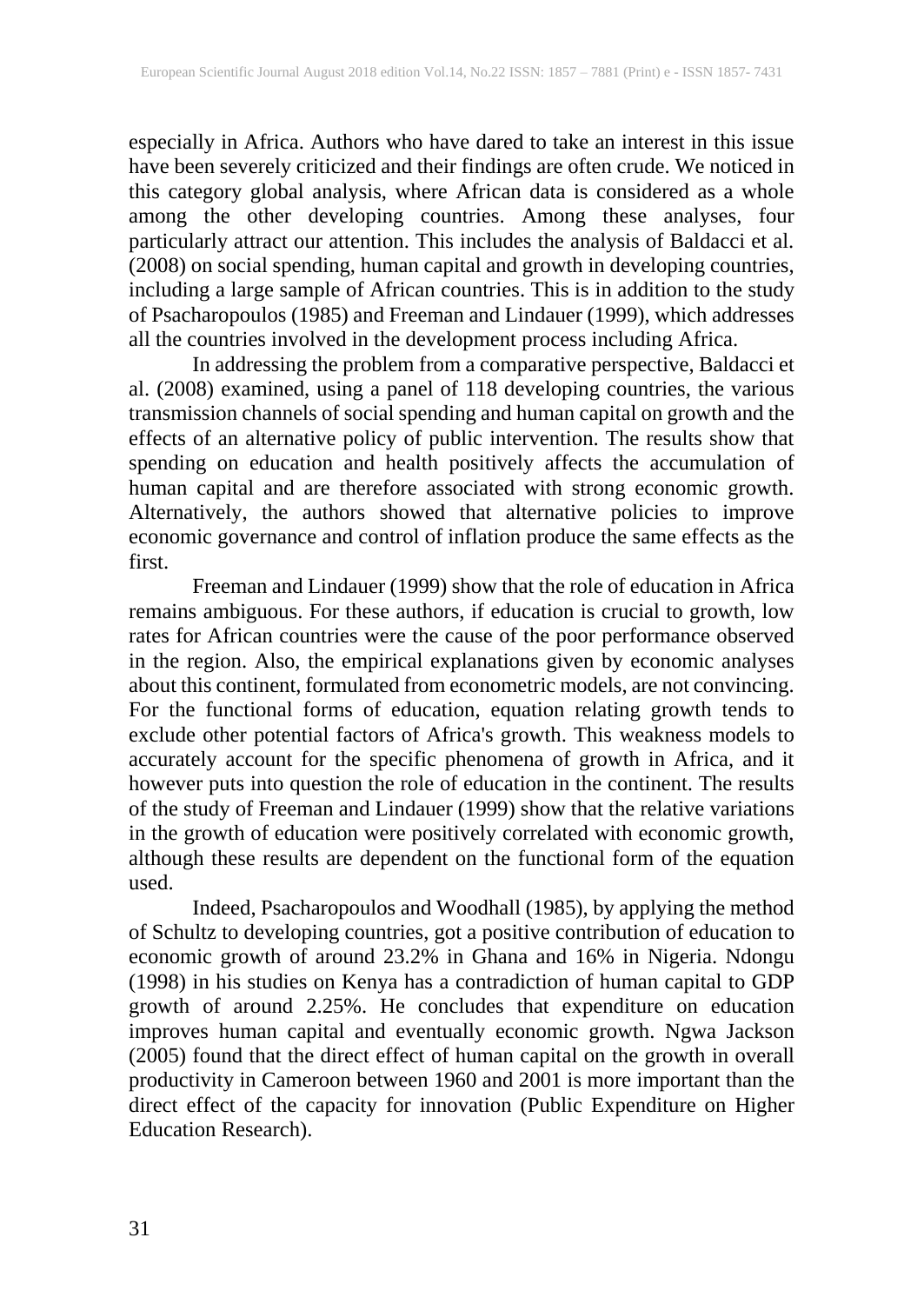Tafah-Edokat (1998) studied the private returns to investment in education in Cameroon. However, it got the same conclusions as the study of Psachoropoulos (1994): The returns to education are positive and in some cases higher than the returns on investment in other sectors of the economy. The yield of primary education is higher than that of secondary education, which is itself higher than that of higher education. Thus, he concluded just as Psacharopoulos that education, especially primary education, should be a high priority in development policies. The results show that an additional year in school increases earnings between 5% and 16% depending on the level of study. In 1995, he managed to establish a positive relationship between real income and primary school enrollment rates in Cameroon (Tafah Edokat, 1995). In a study conducted in Cameroon between 1980 and 2004, the literacy rate is positive and significant around 1% with a coefficient of 0.038 (Dudjo, 2009). Thus, education is a very important factor for the reduction of poverty. Academic success enhances the potential gains of individuals and it thus increases their gains definitely, which helps them to get out of poverty (Njong, 2010).

In recent studies, Pritchett (2001) and Doudjidingao (2009) stated that macroeconomic returns to education are very low, especially when tested on panel data, thus doubting the results of Barro (1991) on a large sample of developing countries. In addition, education based on revenue performance measure is not very suitable to African countries because of high unemployment and the predominance of the public sector on one hand. On the other hand, it happens because of the emergence of the informal sector which popularizes self-employment. Additionally, low education enrollment would be linked to the poor quality of the whole country.

Bertoni et al. (2018) studied the impact of the Boko Haram conflict on various educational outcomes of children living in North-East Nigeria during the period of 2009- 2016. Using an individual panel fixed-effects regression and exploiting both over-time and within-district variation in household-level conflict exposure, they show that conflict reduces school enrollment and increases the probability of school dropout. In addition, being used as a standard difference in "difference estimation strategy", the authors show that conflict reduces the years of completion of education.

In general studies on Africa, accounting for growth are not numerous in empirical studies relative to OECD countries. This finding is not because economists do not care about Africa, but this is justified by the unavailability of data for African countries. This unavailability of data does not provide the opportunity for a wide range of studies on Africa. Nevertheless, some authors had an interest in the relationship between education and economic growth on the African continent. Ndulu and O'Connell (2005) carried out studies on 27 countries of Sub-Saharan Africa by studying the link between education and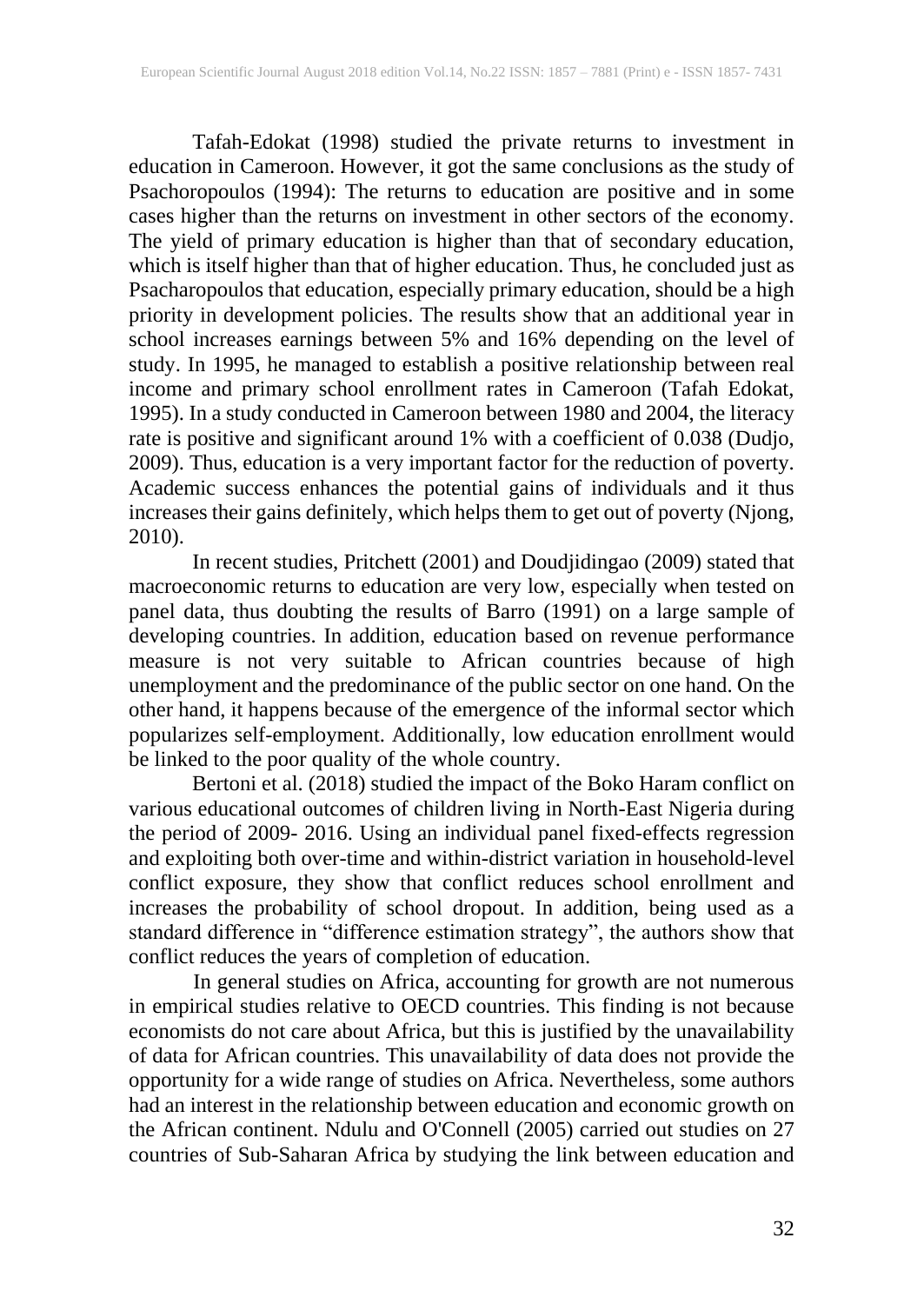economic growth of these countries considering the period of 1960-2000. They found different results for Sub-Saharan countries. The effects of education on the most significant economic growth were obtained by the authors in order of magnitude for the following countries; Nigeria (whose contribution to growth is 60%), Côte d'Ivoire (38 %), South Africa (37%), Kenya (31%), Mozambique (28%), Ethiopia (26%), Cameroon (25%), Malawi (11%), and Tanzania (4.54). For countries in the CFA zone, we noted that the contribution of education to economic growth is more important than for Côte d'Ivoire and Cameroon. The contribution for Latin America comes in second in this study with 37%, and is successively followed by the contributions of education to economic growth in the Middle East, North Africa and Turkey (17%), South Asia (13%), and East Asia and the Pacific (12%).

# **2. METHODOLOGY**

# **2-1. Data Source and Model Specification**

**Data Source**: The data used in econometric estimates are derived from three main sources. The data on GDP, domestic private investment, public investment, the labor force and life expectancy were taken from the database of the World Bank "World Development Indicator" dated 2014. Data on openness, civil liberties, technological knowledge, and the emission of carbon dioxide were collected from the website of the University of Sherbrooke and the National Institute of Statistics of Cameroon.

**Model Specification**: The basic model used for the econometric estimates are based on the work of North (1990), Sow (2006), and Siddiqui et al. (2011). These studies explore the complementary role of literacy on economic growth. The authors use time series and cross-sectional data for the period 1970-2011. Given the similarity of economies, re-specified model will be utilized. But beyond investment, trade openness and civil liberties, we introduce additional variables such as the emission of carbon dioxide and technological knowledge to test the impact on growth.

The structure of our model, which assumes a linear form, is as follows: Ln GDP / head $t = f$  (c<sup>t</sup>, LIT, NFFDI, PUBIN, DPI, LIFEX, QE, OPEN, CRISIS, DEV) (1)

However, this is written in its linear formulation as:

**Ln GDP/headt** =  $d_0 + d_1 ln LIT_t + d_2 ln NFFDI_t + d_3 ln PUBIN_t + d_4 ln DPI_t +$ d5lnEQt +d6lnOPENt +d7lnLIFEXt + d8CRISIS+ d9DEV + $\delta$  $(2)$ 

Equation (2) indicates the co integration relationship, while equation (3) below reflects the existence of an error correction mechanism. These equations will be used for both the OLS GMM. The OLS estimators seem not to be robust. To work around potential endogeneity bias, we associated the generalized method of moments that seems robust and efficient.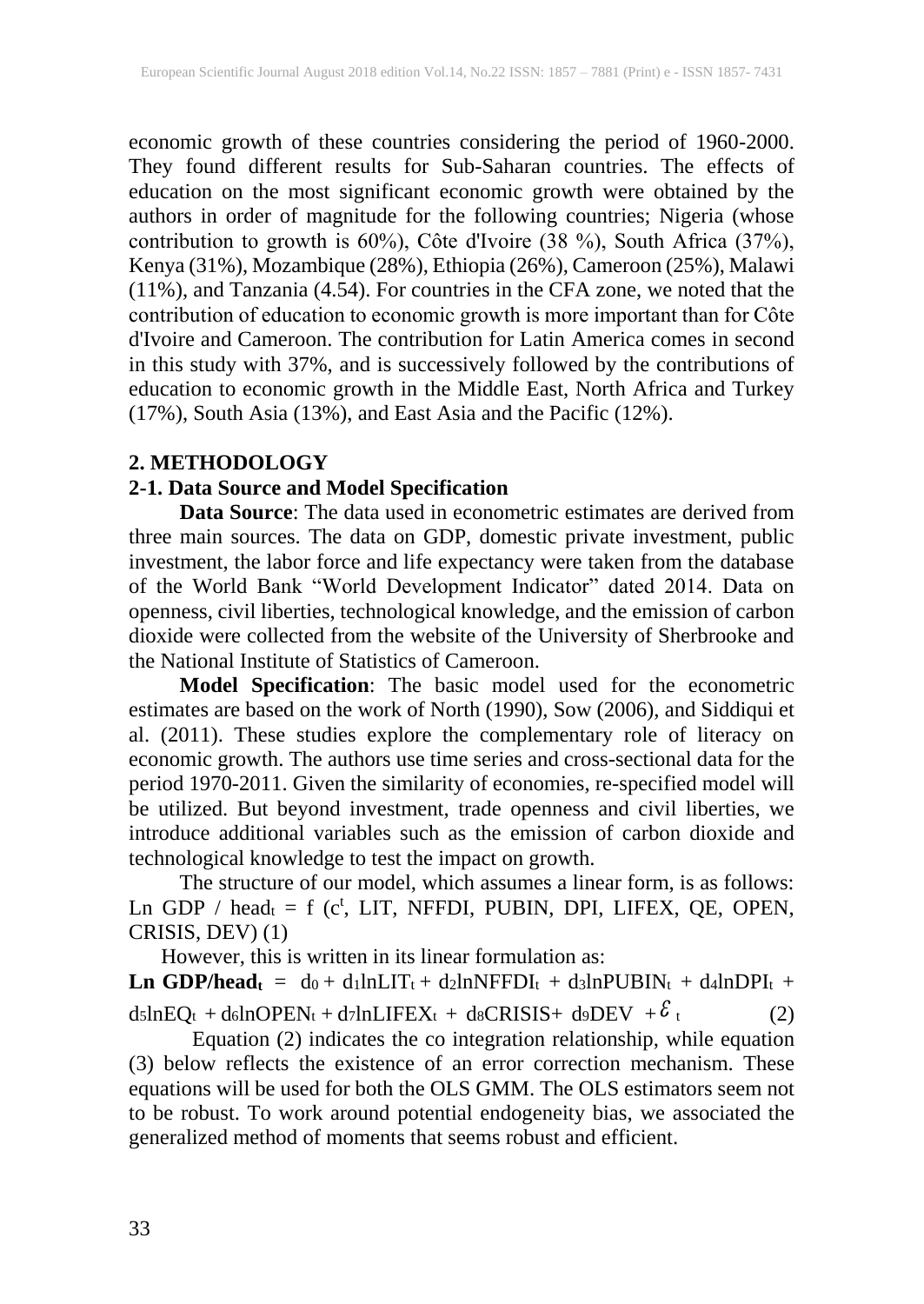**Ln GDP/headt** = d0 + d1  $\triangle$  lnLIT<sub>t</sub> + d2  $\triangle$  lnNFFDI<sub>t</sub> + d3  $\triangle$  lnPUBIN<sub>t</sub>  $+ d_4 \triangle lnLDPI_t + d_5$  $\triangle$  lnEQt + d<sub>6</sub> $\triangle$  lnOPENt + d7 $\triangle$  lnLIFEXt + d8CRISIS + d9DEV +  $a_{10}\Delta \hat{e}_{t-1} + \mathcal{E}$  $(3)$ 

a<sup>10</sup> represents the value that shows the recall rate at the long-term equilibrium of endogenous variable. It must be significantly different from zero to validate the existence of an error correction mechanism.

 $\Delta$  represents the first difference of each variable to which it is assigned,

and  $\epsilon_{\text{t}}$  represents the error term response to conventional assumptions.

# **2-2. Estimation Technique Applied to the Model and Choice of Variables 2-2-1. Estimation Technique Applied to the Model**

**ALM GDPPhaed,**  $=$  do  $+$ d  $\Delta$ (mLHT+  $+$ d  $\Delta$ AlMNHT+D+ +d  $\Delta$ AlMNHT+D+ +d  $\Delta$ AlMNHT+D+ +d  $\Delta$ MHNT+D+ +d  $\Delta$ MHNT+D+ +d  $\Delta$ MHNT+D+ +d  $\Delta$ MHNT+D+ +d  $\Delta$ MHNT+D+ +d  $\Delta$ MHNT+D+ +d  $\Delta$ MENG+ + and  $\Delta$ <sub>k++</sub> $\epsilon$ , (3) t This section examines the various factors that affect significantly the level of real GDP per capita in Cameroon. Recall that the variables are assumed a priori act on real GDP per capita. Here, we will determine a longterm relationship between the variables by Ordinary Least Squares (OLS). The Engle and Granger representation theorem states that in the presence of varying co integrated, an error correction representation (ECM) is not only suitable to describe the dynamics of the system, but also the long-term equilibrium to which it converges. Besides the OLS, we also used the generalized moment method (GMM) to compare the estimated results of the estimate. The introduction of the lagged endogenous variables can render obsolete the use of OLS since they do not allow obtaining convergence, which equally justifies the use of GMM.

# **2-2-2. The Choice Variables**

# **The Endogenous Variable**

**Gross Domestic Product**: A year does not go by without our system of measurement being challenged. GDP is the measure of the most widely used economic activity. Its calculation is governed by international standards and a whole work of reflection has sought to define the statistical and conceptual bases.

# **The Exogenous Variables**

**Literacy**: Economic studies have long emphasized the importance of literacy in the contribution of skills and know-how essential to economic production. The sign of literacy is positive because it is believed to be an important link in the economic activity (Altilnok, 2007).

**Life Expectancy at Birth**: This indicator is frequently quoted as a general measure of the quality of life of a population. There is increasing evidence that life expectancy at birth varies by education level of individuals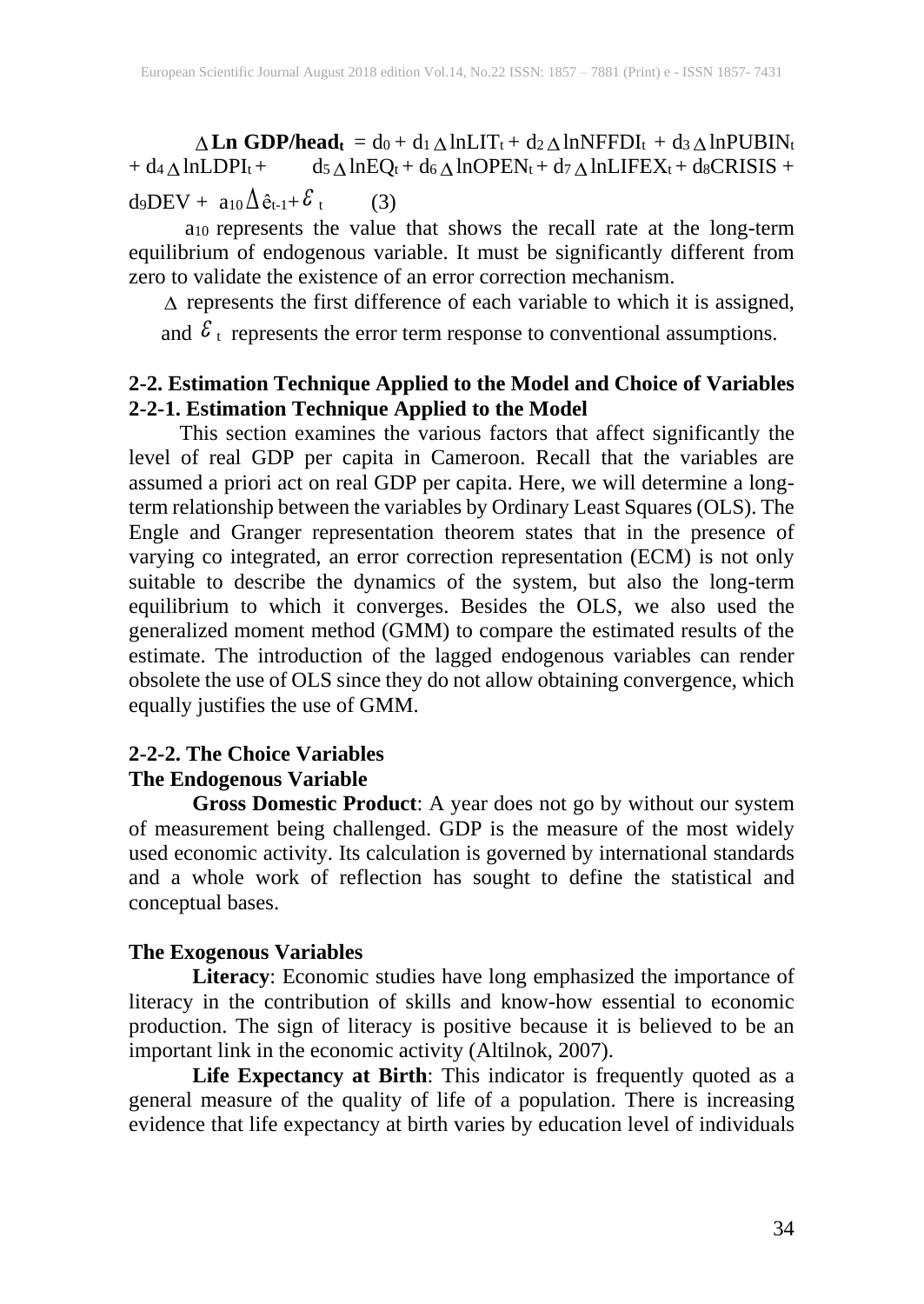(Barro & Lee, 2001). Expressed in years, life expectancy at birth is expected with a positive sign.

**Trade Openness:** It facilitates the ability of economies to use foreign technologies, and thus has a positive effect on their growth through technological catch-up effect and improving the productivity of human capital. The effect of the opening is mixed (Stiglitz & Charlton, 2005).

**Net Flows of Foreign Direct Investment (FDI)**: Foreign direct investment is a lever for the business of health capital and a pattern for further postgraduate studies. Thus, education systems that emphasize training based on the acquisition of general knowledge of the Latin-type benefit less virtuous effects of FDI, when compared to those that focus on vocational training adapted to labor market needs. The expected sign for this variable is positive (Bende et al., 2000).

**Public Investment as a Percentage of GDP**: Public investment seems to be the foundation of the welfare of the public company. It is used to create the necessary conditions for a functioning economy, to provide public access to safe drinking water and facilitate the transport of goods and people. The sign of the coefficient should be positive.

**Domestic Private Investment as Percentage of GDP**: It plays a decisive role in the development of our societies. It is important because it boosts development. Its sign should be positive as it is not only involved in the production process, but it is also involved in improving the structure of the economy.

**Crisis**: This is an economic fact that marked significantly the Cameroonian economy. Therefore, it is important to evaluate its impact on health in Cameroon. It is a dummy variable taking the value "0" from 1980 to 1985 and to "1" from 1986, during the date of declaration of the crisis. Its sign should be negative.

**Environmental Quality**: Approximated by carbon dioxide emissions, degradation of the quality of the environment is partly due to the intervention of man and the unsustainable exploitation of the environment and natural resources that provide only short-term benefits to people engaged in it. Its sign should be negative.

**Devaluation**: This involves translated changing of the nominal exchange rate of the CFA franc. It is considered a dummy variable taking the value of 0 from 1980 to 1993 and 1 from 1994, during devaluation. Its sign should be positive. Its goal is to make the economy competitive.

After defining the variables, we have presented their abbreviations and summary statistics for the variables in Tables a and b, respectively.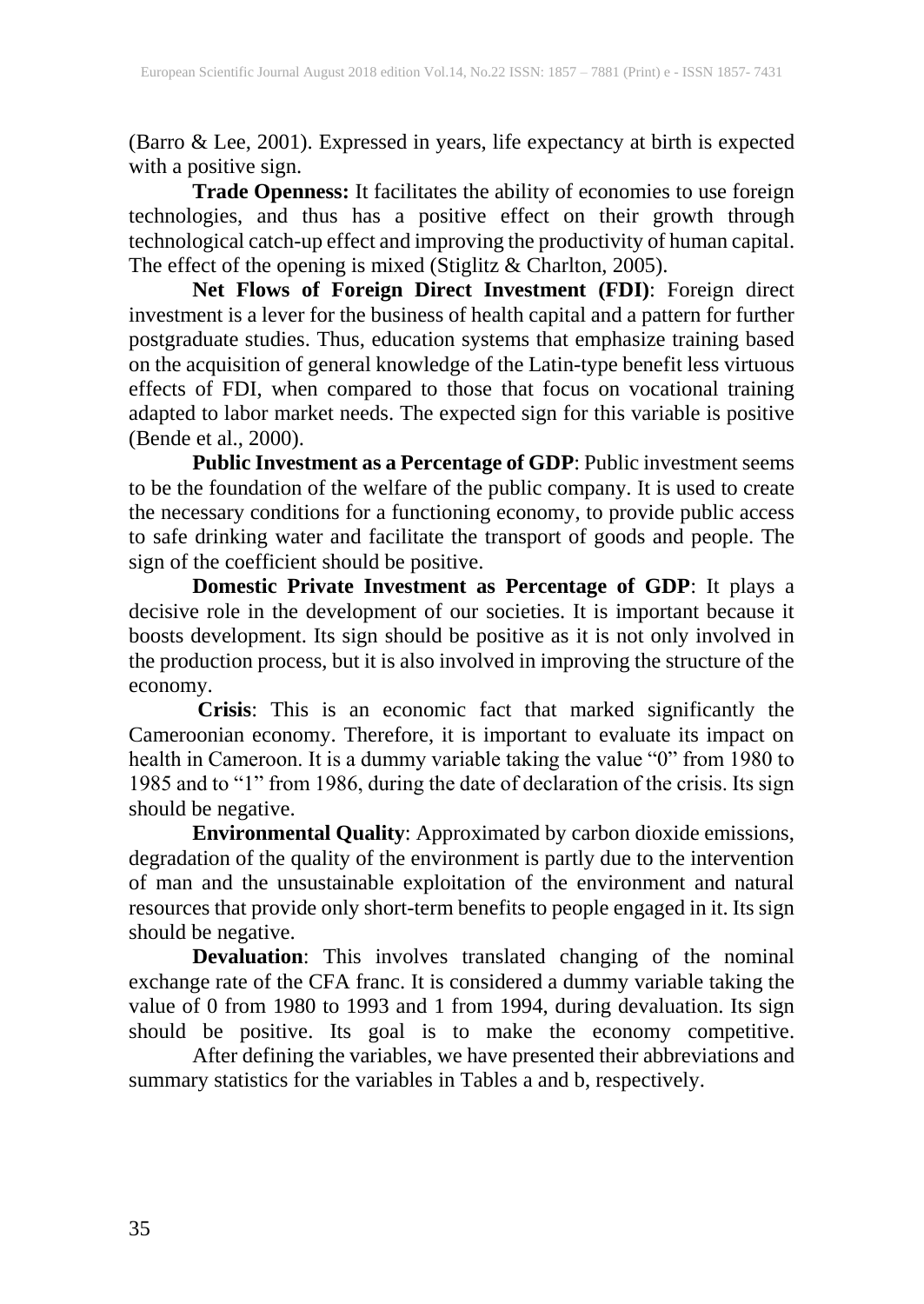| <b>Variables</b>                       | <b>Abbreviations</b> | <b>Measures</b>                   |
|----------------------------------------|----------------------|-----------------------------------|
| Literacy                               | <b>LIT</b>           | Literacy rate                     |
| Health                                 | <b>LIFEX</b>         | Life expectancy rates             |
| Public investment                      | <b>PUBIN</b>         | As % of GDP                       |
| Domestic private investment            | <b>DPI</b>           | As % of GDP                       |
| Trade openness                         | <b>OPEN</b>          | $(Expert + import) / GDP$         |
| Crisis                                 | <b>CRISIS</b>        | Economic crisis 1986              |
| Devaluation                            | <b>DEV</b>           | Devaluation of the CFA Franc 1994 |
| Net flows of Foreign Direct Investment | <b>NFFDI</b>         | As % of GDP                       |
| GDP Rate                               | <b>RGDP</b>          | $(GDP_t - GDP_{t-1})/ GDP_{t-1}$  |
| Environmental quality                  | EО                   | In metric tons of CO2 emissions   |

**Table 1a.** List of variable

**Source**: Authors

**Table 1b**. Summary of the main descriptive statistics of the model

| <b>Variables</b>      | <b>Observations</b> | Mean     | <b>Std. Dev</b> | <b>Minimum</b> | <b>Maximum</b> |
|-----------------------|---------------------|----------|-----------------|----------------|----------------|
| Literacy              | 34 years            | 61.65265 | 9.369031        | 43.30000       | 73.40000       |
| Health                | 34 years            | 52.81912 | 0.913148        | 51.21000       | 55.03000       |
| Public investment     | 34 years            | 6.267647 | 6.461434        | 0.5000000      | 21.30000       |
| Domestic<br>private   | 34 years            | 12.50294 | 3.477241        | 6.5000000      | 18,00000       |
| investment            |                     |          |                 |                |                |
| Trade openness        | 34 years            | 49.11118 | 10.46905        | 31.75000       | 65.02000       |
| Crisis                | 34 years            | 0.794118 | 0.410426        | 0.0000000      | 1.000000       |
| Devaluation           | 34 years            | 0.588235 | 0.499554        | 0.000000       | 1.000000       |
| Net flows of Foreign  | 34 years            | 1.225588 | 1.402630        | $-1.010000$    | 5.500000       |
| Direct Investment     |                     |          |                 |                |                |
| <b>GDP</b> Rate       | 34 years            | 3.094282 | 3.978074        | $-5.549097$    | 9.660981       |
| Environmental quality | 34 years            | 3.622400 | 0.216202        | 3.045714       | 3.994097       |

**Source**: Authors

Table 1b provides a summary of the main descriptive statistics of the model. The average growth rate per capita is 3.094%. The standard deviation of this same variable is relatively high (3.97%), indicating a high volatility of growth over the period 1980-2013. Average literacy and life expectancy rates are also 61.65% and 52.81 years respectively, which appear to be important variables in boosting economic growth despite the low life expectancy of the population. Average foreign direct and public investment rates are low (1.22% and 6.26%). The respective differences of these variables are high. The standard deviations are different from the averages.

|  |  |  |  |  | <b>Table 2.</b> Expected Signs |  |  |
|--|--|--|--|--|--------------------------------|--|--|
|--|--|--|--|--|--------------------------------|--|--|

| <b>TT</b><br>$\mathbf{v}$ | <b>RGDP</b> |
|---------------------------|-------------|
| <b>LIT</b>                |             |
| <b>LIFEX</b>              |             |
| <b>DPI</b>                |             |
| <b>PUBIN</b>              |             |
| <b>CRISIS</b>             |             |
| <b>DEV</b>                |             |
| <b>OPEN</b>               |             |
| <b>NFFDI</b>              |             |
| EС                        |             |

**Source** : Authors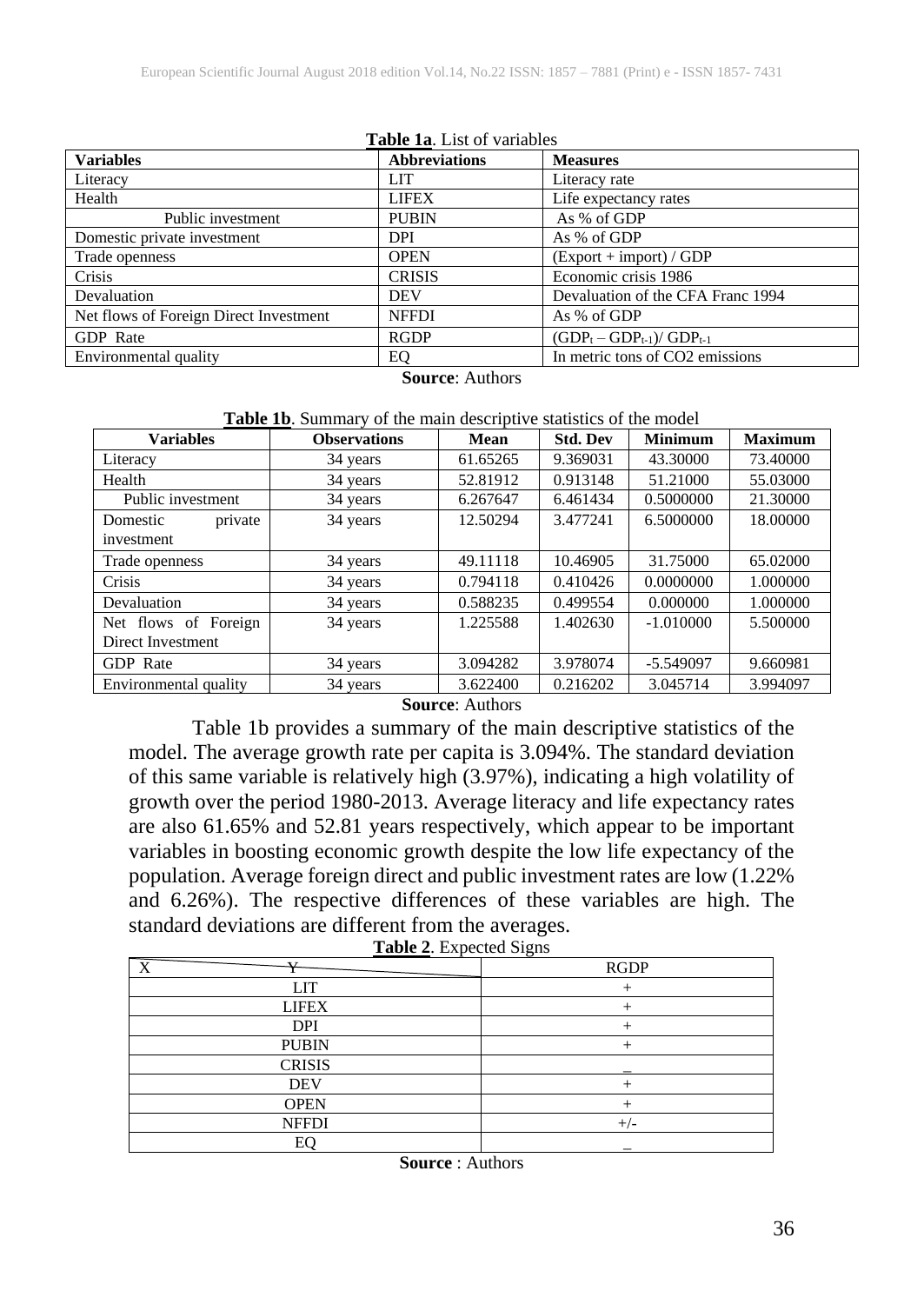# **3. PRESENTATION OF THE RESULTS**

We will first proceed to test stationary of series used to avoid spurious regressions. This will allow us in a second time to estimate the long-term and short-term model to finally make the presentation and analysis of our results.

# **3-1. Results of the Stationary Tests**

The results of stationary tests are shown in the following table: **Table 3**. Stationary test results

| $\blacksquare$ and $\blacksquare$ . Dualivinary<br>10011101 |          |           |                       |                  |            |                      |            |
|-------------------------------------------------------------|----------|-----------|-----------------------|------------------|------------|----------------------|------------|
| Variables                                                   | In Level |           | In 1st difference     |                  |            | In second difference | Conclusion |
|                                                             | DFA      | <b>PP</b> | <b>DFA</b>            | PP               | <b>DFA</b> | <b>PP</b>            |            |
| <b>LIT</b>                                                  | $-0,792$ | $-0,790$  | $-4,515^{\rm b}$      | $-4,490b$        |            |                      | I(1)       |
| <b>NFFDI</b>                                                | $-2,604$ | $-1.921$  | $-11,184^b$           | $-11,140^b$      |            |                      | I(1)       |
| <b>PUBIN</b>                                                | $-2,953$ | $-1,164$  | $-5,198b$             | $-5,202b$        |            |                      | I(1)       |
| <b>DPI</b>                                                  | $-1,535$ | $-1,541$  | $-5,798$ <sup>b</sup> | $-5,817^{\rm b}$ |            |                      | I(1)       |
| <b>OPEN</b>                                                 | $-1,692$ | $-1,780$  | $-5,464^b$            | $-5,575^{\rm b}$ |            |                      | I(1)       |
| <b>LIFEX</b>                                                | $-1,414$ | $-1,251$  | $-4,058^{\rm b}$      | $-4,227b$        |            |                      | I(1)       |
| <b>RGDP</b>                                                 | $-1,170$ | $-1,300$  | $-4,960^{\rm b}$      | $-4,961^b$       |            |                      | I(1)       |
| EQ                                                          | $-0,917$ | $-2,990$  | $-6,637$ <sup>b</sup> | $-10,222^b$      |            |                      | I(1)       |

**Source**: Output Eviews

From Table 3, it appears that all variables are integrated of order one (I (1)), that is to say non-stationary in level but stationary after the first difference at the 5% threshold. Thus, we can consider the study of the cointegrating variables and propose, if necessary, an error correction model to estimate this equation.

## **3-2. Presentation of the Results of the Regression**

The procedure involves using OLS and the GMM from Eviews 7.1 software to estimate model parameters.

The results of the analysis are as follows:

|  | <b>Table 4.</b> Results of OLS estimators and GMM |  |
|--|---------------------------------------------------|--|
|--|---------------------------------------------------|--|

| Endogenous          |                  | <b>GPD/Head</b> |
|---------------------|------------------|-----------------|
| variable            | <b>OLS</b>       | <b>GMM</b>      |
| Exogenous variables |                  |                 |
| C                   | $-2,5812$        | 11,4797         |
|                     | $(-0, 2284)$     | $(2,7951)^{b}$  |
| <b>LIT</b>          | 0,0797           | $-0,9295$       |
|                     | (0,0427)         | $(-1,6025)$     |
| <b>NFFDI</b>        | $-0,0278$        | $-0,0284$       |
|                     | $(-2, 2973)^{b}$ | $(-1,0720)$     |
| <b>DPI</b>          | 0,0291           | 0,2903          |
|                     | $(-0, 2180)$     | $(2,0443)^c$    |
| <b>PUBIN</b>        | $-0,0189$        | 0,2620          |
|                     | (0,2955)         | $(3,1421)^a$    |
| <b>OPEN</b>         | $-0,2177$        | 0,0148          |
|                     | $(-1, 2954)$     | (0,0385)        |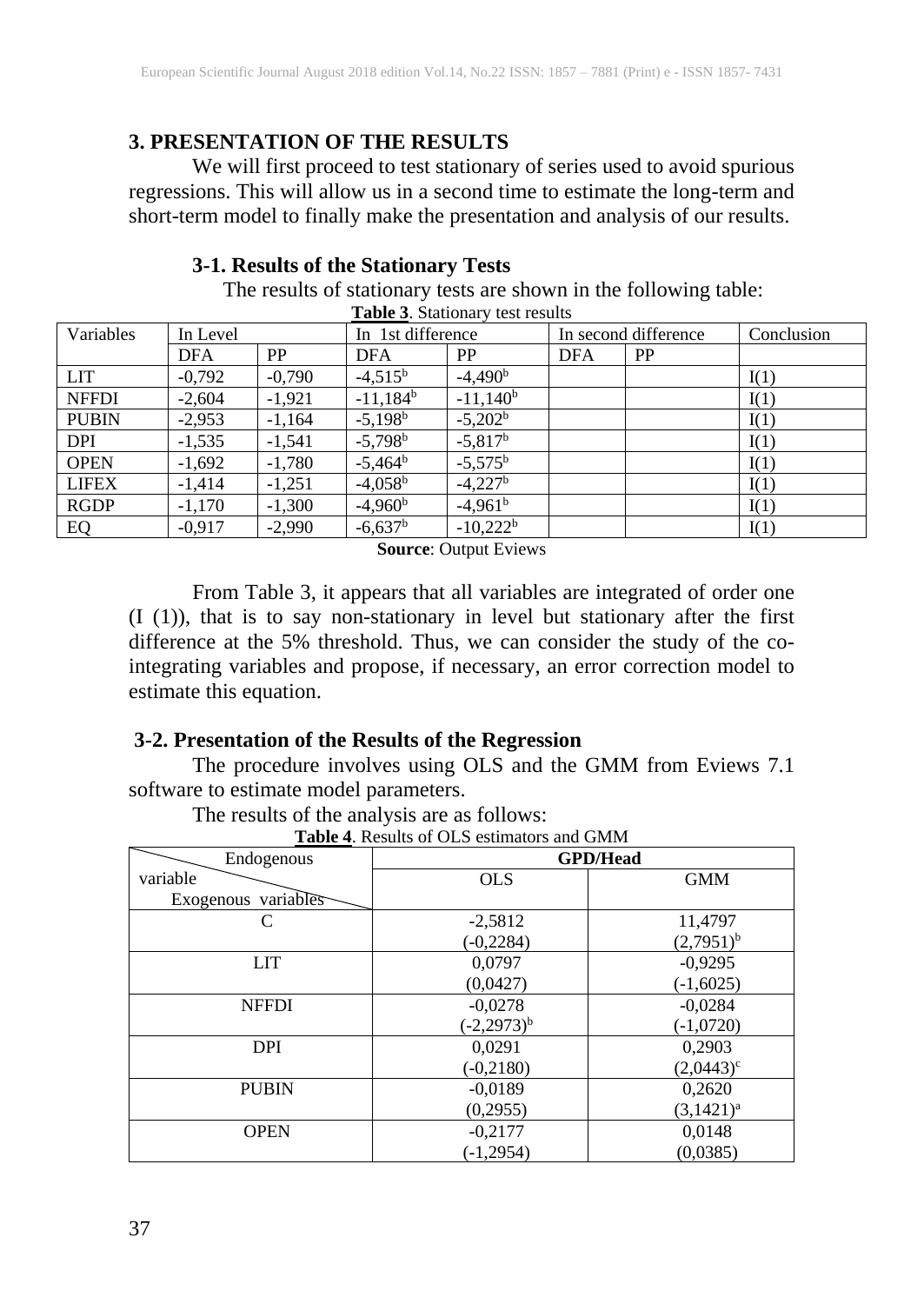| <b>LIFEX</b>             | 2,9079       | $-5,8759$       |
|--------------------------|--------------|-----------------|
|                          | (0,4282)     | $(-2,2991)^{b}$ |
| EQ                       | 0,1938       | 0,6673          |
|                          | (1,2509)     | $(3,1967)^{a}$  |
| <b>DEV</b>               | 0,4224       | $-0,1215$       |
|                          | (0, 3424)    | $(-1, 5637)$    |
| <b>CRISIS</b>            | $-0,3189$    | 0,5241          |
|                          | $(-0, 2871)$ | $(5,4851)^a$    |
| $R^2$                    | 0,9376       | 0,8000          |
| $R^2$ ajusté             | 0,8930       | 0,700           |
| F-Statistic              | 21,0497      |                 |
|                          |              |                 |
| Prob(F-Statistic)        | (0,00000)    |                 |
| DW                       | 1,8051       | 1,0400          |
| J-Statistic              |              | 5,0259          |
|                          |              |                 |
| Pro (F-Statistic)        |              | (0, 2049)       |
| AR(1)                    | 0,8911       |                 |
|                          | (4,2652)     |                 |
| <b>Inverted AR Roots</b> | 89           |                 |

**Source**: Authors

Since we are dealing with macroeconomic series, it is important to carry out the diagnostic tests before proceeding with the model validation tests.

# **3-3. Tests Diagnostics Error Terms The Significance Test of Individual Coefficients**

On reading this table (Appendix 1-1), only the variable FDI is significant with a negative sign. The other variables have different signs and are not significant for the OLS. Regarding GMM, we noted that the life expectancy, the quality of the environment and public investments, domestic private investment, and the crisis are significant at different thresholds and they also have different signs. However, the other variables are not significant.

# **Fisher Test, Self Test Correlation Durbin Watson, Variance Analysis and Quality Adjustment**

• Fisher's Test: Fisher's test (0.000001) indicates that the dependent variables together explain the independent variable. This probability is less than 5%. The generalized method of moments that presents the J-statistical probability is 0.2049 and is greater than the 5% threshold. Also, the hypothesis of validity of instruments appears to be consistent.

• Autocorrelation Test Durbin Watson: The DW statistic is equal to 1.805; it lies in the question area  $(d_1 < DW < d_2)$ . Thus, we can conclude that positive autocorrelation of residuals is preferred to dependence presumption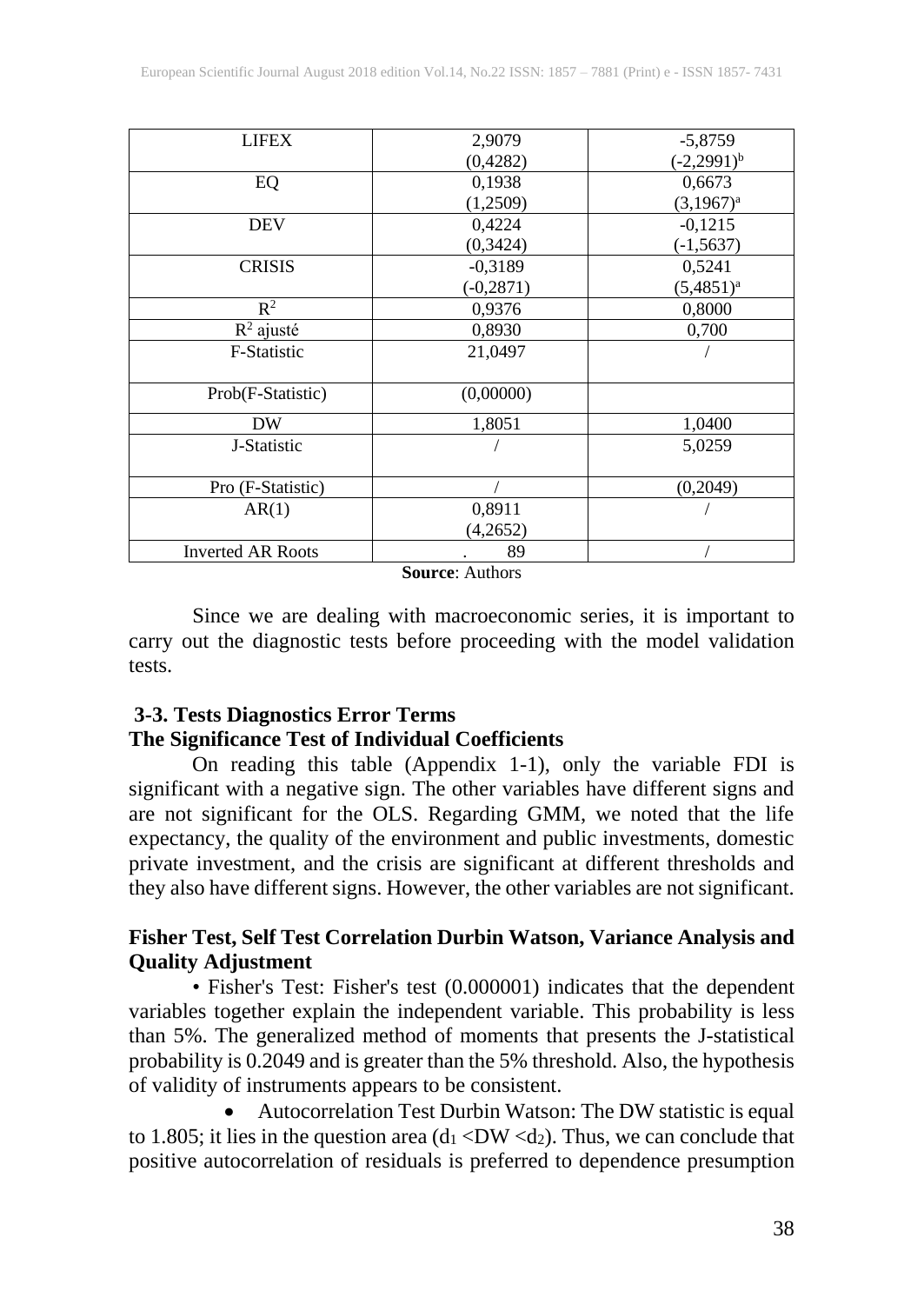of error terms for the OLS. GMM is 1.040 and less than 1.15. Thus, we reject H0, and we conclude that there is a positive correlation self residues.

• Analysis of Variance and Quality Adjustment: The determination coefficients for the two methods are:  $R^2$ <sub>OLS</sub> = 0.9376 and  $R^2$ <sub>GMM</sub>  $=0.8000$ . The values of the coefficients of determination are below DW = 1.36. The model is valid and the model variables explain almost 94% of GDP growth per capita for OLS and 80% for GMM. The adjusted  $\mathbb{R}^2$  statistics for both methods are 0.8930 (OLS) and 0.7000 (GMM), respectively. This seems to better reflect the true performance of the equation. The values of both  $\mathbb{R}^2$ and adjusted  $\mathbb{R}^2$  statistics are very close, and this implies that the model is well specified.

# **Normality Test, Ljung-Box Test, Breusch Golfrey-Test and Test of Heteroscedasticity**

• Tests of Normality: The J-B statistic is 1.576 and 0.454 probability of which is greater than 5%, and then we can accept the null hypothesis of normality of error terms or residuals.

• Test Ljung-Box: The Q statistic Ljung -Box for a delay equals to 20, which confirms the absence of autocorrelation of the residuals series. Indeed, the probability of the test for a delay equal to 20 is 0.709 higher than 0.05; so the null hypothesis of white noise residuals is accepted.

• Test Breusch-Golfrey: At the end of this test, the probability of the test-Breusch Golfrey exceeds 5%, which means that the null hypothesis of no autocorrelation of error terms is accepted (Prob Chi-Square  $(2) = 0.5986$ ).

Breusch-Godfrey Serial Correlation LM Test

| F-statistic      | 0.256867 | Prob. $F(2,12)$     | 0.7776 |
|------------------|----------|---------------------|--------|
| $Obs*R$ -squared | 1.026339 | Prob. Chi-Square(2) | 0.5986 |

• Heteroscedastic Test: The probability of the test 0.4731 is greater than 5%. It accepts the null hypothesis of homoscedasticity residues or error terms. Test Heteroskedasticity: White

| F-statistic         | 0.877810 | Prob. $F(10,14)$     | 0.5731 |
|---------------------|----------|----------------------|--------|
| $Obs*R$ -squared    | 9.634361 | Prob. Chi-Square(10) | 0.4731 |
| Scaled explained SS | 1.196513 | Prob. Chi-Square(10) | 0.9996 |

## **3-4. Economic Interpretation**

We hypothesized that the literacy rate has a positive and significant impact on GDP / head. In our model, the coefficient on this variable is negative for GMM and positive for OLS, and is not significant for both methods joining the work of Teal (2010) and Islam (1995). It seems that the positive coefficient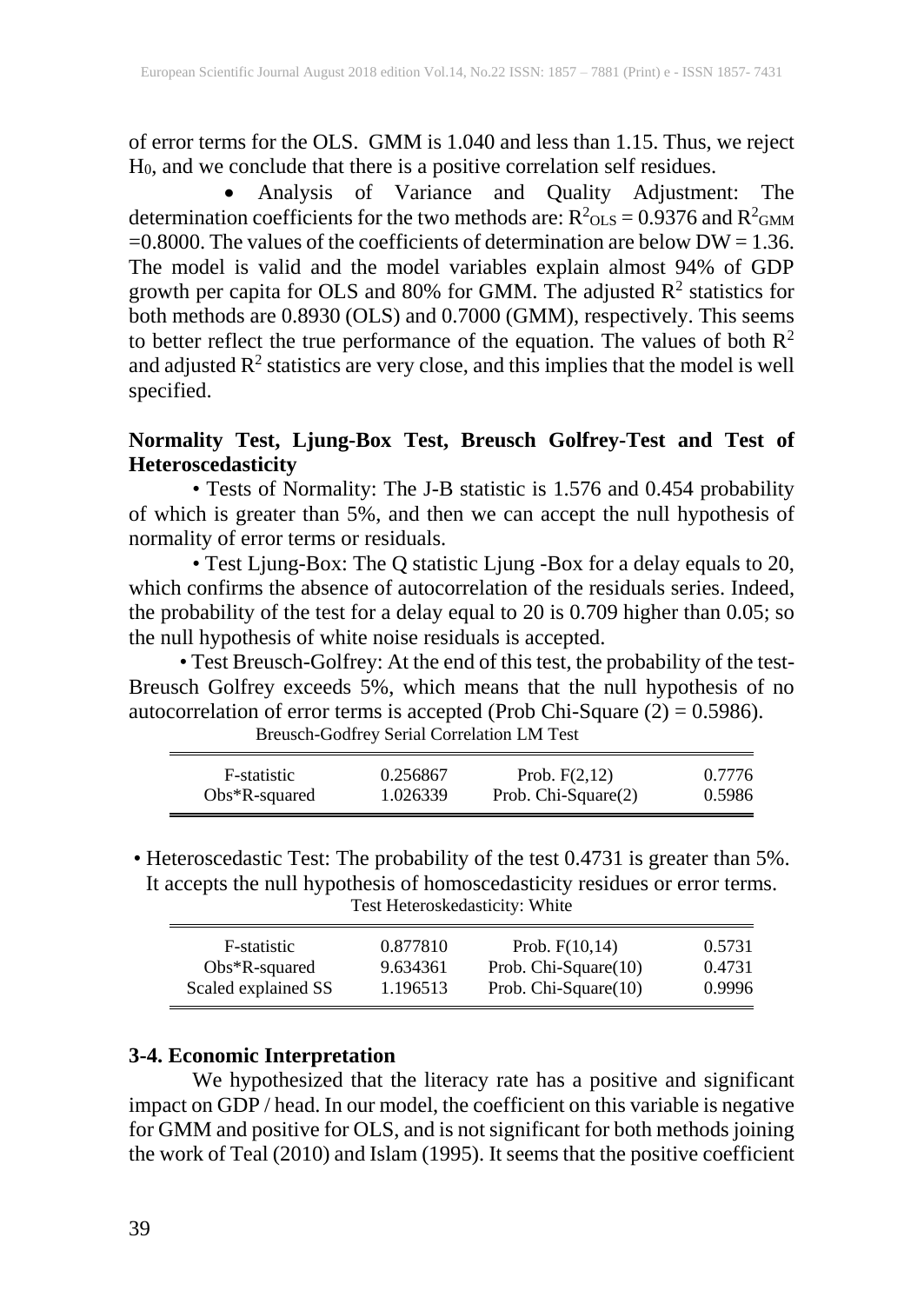of literacy could be explained by the resources freed by heavily indebted poor Countries (HIPC) debt relief that came timely. Also, it massively increased the share of public resources allocated to education. Educational reforms in Cameroon following the debt relief program have indeed significantly increased school provision but its quality is still low. Hence, its negativity is presented by GMM.

The coefficient of life expectancy positively affects economic growth with the OLS and negatively with GMM. The mixed result is similar to Ulmann (2003). Cameroon, which aspires to become the emergence in a little over 15 years, should invest more in human capital that is essential for economic growth. But the negativity offered by GMM shows that low public resources are not always allocated where needs are greatest. Yet an economy that does not have a workforce with a minimum level of education and health is not able to follow a proper sustainable growth path.

The negative coefficient of the opening could be explained by the virtuous cycle whereby a small aperture does not enhance the economic development, which in turn does not produce trade. This sign is contrary to our expectations such as Hartwig (2009) and at the same time not significant. She drove down 0.217 percentage point of economic development for OLS. The GMM has an expected sign for this variable and is insignificant as stated by Weil (2007). The opening leads to the improvement of the business environment. It provides access to knowledge through foreign goods imported, and it is also necessary in the enterprise production process.

The variable foreign direct investment, contrary to what we expected, shows a negative sign, which could be explained by the low diversity of economic activities. The country has an export-oriented economy and agricultural raw materials, and does not promote participation rates in companies. We also noted the poor endowment of skilled labor and the lack of resources that can be devoted to the development of a genuine policy of Research and Development.

Regarding domestic private investment, it seems to have a positive impact for both methods and is only significant for the GMM. Note that it is not affected by the literacy rate in our country, which consequently limits a significant contribution to economic growth. Its positive impact is reduced because the 10% increase of this variable induces a GDP per capita of 0.290% for GMM.

The coefficient of public investment is in the order of -0.0189 with a probability of 0.7719. This reflects a negative sign and shows that it is not significantly related to economic growth for OLS. For the generalized method of moments, we found a positive and significant relationship. This is due to the low capacity of the country to better conduct its strategies infrastructural matter given its level of development.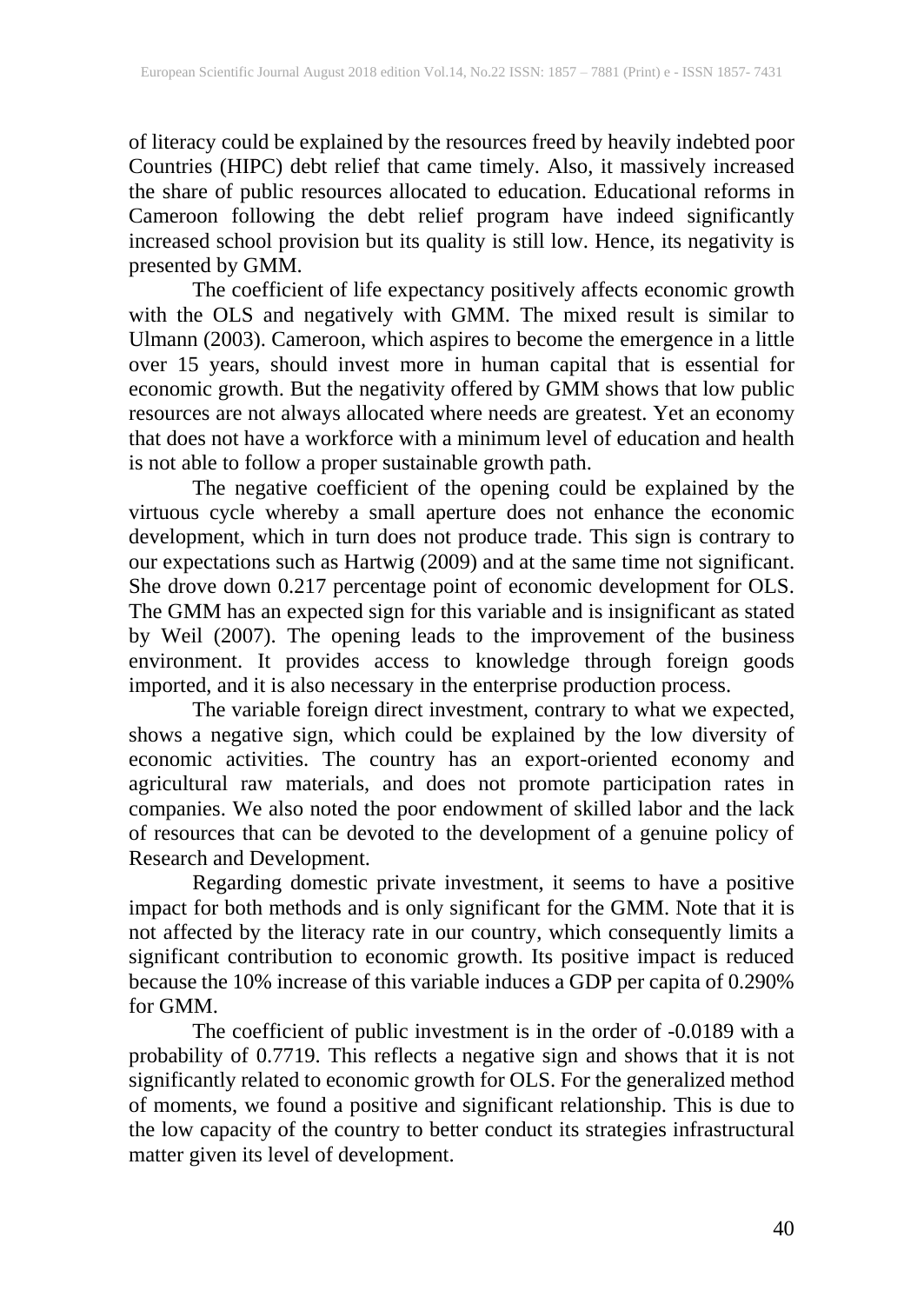Note that the quality of the environment influences positively and significantly the economic development of GMM; for OLS, we noted that it is not significant although it is positive. This result is not consistent with the expected sign. Indeed, this pollution affects the productivity of agents or child absenteeism in school. Pollution is considered an inevitable cost in the industrialization process.

Regarding the devaluation, the two methods have different results (positive for OLS and negative for GMM) and are not material. However, the devaluation has positive economic implications by improving public finances and agricultural products, but this poses risk in an environment of volatile world prices and it further weakens government revenues.

The negative coefficient of the crisis is expected. It can be seen that it is not significant and long term, and it does not have a considerable impact despite lower economic development of the order of 0.3189 percentage point it entails. This negative and insignificant coefficient is presented by the OLS and it is positive and significant for GMM.

The stationary test indicates that the residue is stationary to different thresholds (1%, 5% and 10%) of the significance of which t-Statistic value is -8.342. We can then estimate a model called error correction model (ECM) which integrates the values variation in levels.

Null Hypothesis: D(RESID) has a unit root

Exogenous: Constant

| Lag Length: $0$ (Automatic - based on SIC, maxlag = 8) |  |  |  |  |  |
|--------------------------------------------------------|--|--|--|--|--|
|--------------------------------------------------------|--|--|--|--|--|

|                       |                                        | t-Statistic                | Prob. $*$ |
|-----------------------|----------------------------------------|----------------------------|-----------|
|                       | Augmented Dickey-Fuller test statistic | -8.342691                  | 0.0000    |
| Test critical values: | 1% level<br>5% level                   | $-3.661661$<br>$-2.960411$ |           |
|                       | $10\%$ level                           | $-2.619160$                |           |

\*MacKinnon (1996) one-sided p-values.

#### **Estimated Error Correction Model**

The short term pattern is generated by an error correction mechanism. The results of the model estimation are as follows: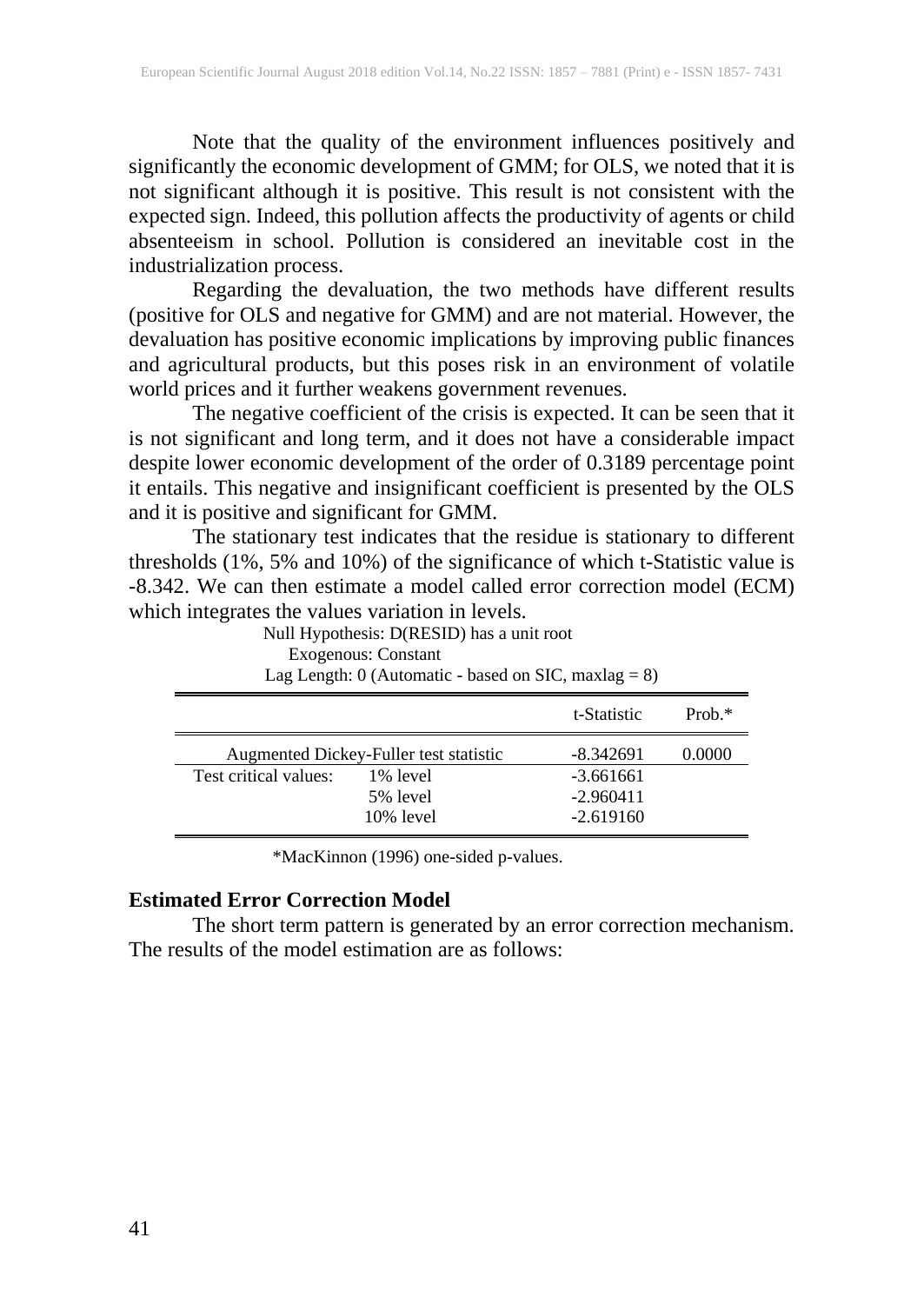|                             | <b>Table 5.</b> Results of OLS estimators and GMM |                 |
|-----------------------------|---------------------------------------------------|-----------------|
| Endogenous variable         |                                                   | GDP/head        |
| Exogenous variables         | <b>OLS</b>                                        | <b>GMM</b>      |
| C                           | 4,4165                                            | 5,5823          |
|                             | (0, 2884)                                         | $(2,2734)^{b}$  |
| $D(\text{lnLIT})$           | $-0,2428$                                         | $-0,6698$       |
|                             | (0,0552)                                          | $(-1, 3453)$    |
| D(lnNFFDI)                  | $-0,0441$                                         | $-0,0136$       |
|                             | $(-1, 2317)$                                      | $(-1, 5343)$    |
| D(lnDPI)                    | $-0,0809$                                         | 0,3051          |
|                             | $(-0, 1529)$                                      | $(2,7859)^{b}$  |
| D(lnPUBIN)                  | 0,0216                                            | 0,0477          |
|                             | (0,0922)                                          | (1,0529)        |
| D(lnOPEN)                   | $-0,5223$                                         | $-0,3194$       |
|                             | $(-0,9156)$                                       | $(2,3013)^{b}$  |
| $D(\text{lnLIFEX})$         | 13,5188                                           | $-3,1135$       |
|                             | (0,9455)                                          | $(-2,2553)^{b}$ |
| D(lnEQ)                     | 0,2171                                            | 0,1579          |
|                             | (0,5900)                                          | $(2,0671)^c$    |
| <b>CRISIS</b>               | $-0,4576$                                         | 0,2120          |
|                             | $(-1, 3515)$                                      | $(2,7880)^{b}$  |
| <b>DEV</b>                  |                                                   | $-0.0753$       |
|                             |                                                   | $(-1, 4754)$    |
| $Resid1(-1)$                | $-0,2886$                                         |                 |
|                             | $(-0,2885)^c$                                     |                 |
| $D(lnGDP/head(-1))$         |                                                   | 0,7918          |
|                             |                                                   | $(9,7459)^{b}$  |
| $D($ lnOPEN $(-1)$ )        | 0,1528                                            |                 |
|                             | (0, 4848)                                         |                 |
| $D(lnPDPI(-1))$             | 0,5786                                            | $\sqrt{2}$      |
|                             | (0,9107)                                          |                 |
| $D(lnPUBIN (-1))$           | $-0,2089$                                         |                 |
|                             | $(-1,0828)$                                       |                 |
| $D(lnNFFDI(-1))$            | $-0,0024$                                         |                 |
|                             | $(-0,0443)$                                       |                 |
| $D(\text{lnLIFEX}(-1))$     | $-55,3293$                                        |                 |
|                             | $(-1, 1059)$                                      |                 |
| $\overline{D}$ (lnLIT (-1)) | 1,0130                                            | $\sqrt{2}$      |
|                             | (0,2467)                                          |                 |
| $D(lnEQ(-1))$               | $-0,0242$                                         |                 |
|                             | $(-0,0734)$                                       |                 |
| AR(1)                       | $-0,2529$                                         |                 |
|                             | $(-0, 4562)$                                      |                 |
| $R^2$                       | 0,9852                                            | 0,9200          |
| $R^2$ ajusté                | 0,9019                                            | 0,8585          |
| F-Stat                      | 11,8253                                           | $\sqrt{2}$      |
| Prob(F-Stat)                | 0,0324                                            |                 |
| <b>DW</b>                   | 2,15                                              | 1,26            |
| J-stat                      | $\sqrt{2}$                                        | 7,29            |
| Prob(J-Stat)                |                                                   | 0,6063          |
| <b>Inverted AR Roots</b>    | $-25$                                             | $\sqrt{2}$      |

| <b>Table 5.</b> Results of OLS estimators and GMM |  |  |  |  |  |
|---------------------------------------------------|--|--|--|--|--|
|---------------------------------------------------|--|--|--|--|--|

**Source** : Authors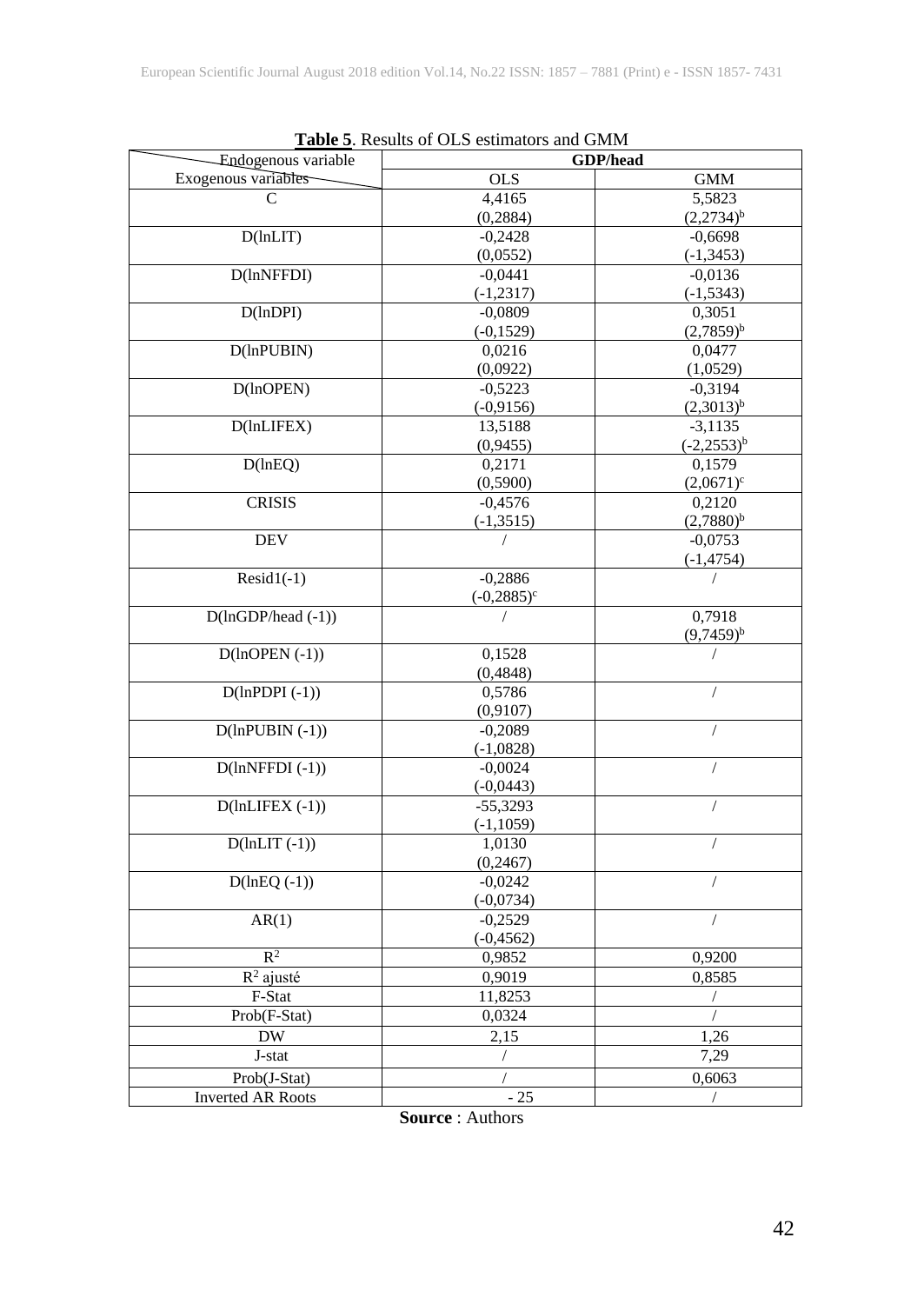It appears from the analysis of this table that:

•  $R^2$ <sub>MCO</sub> = 0.9852 and  $R^2$ <sub>GMM</sub> = 0.9200 show that the model variables explain up to 98% and 92% GDP per capita respectively for the OLS and GMM.

• Probability (F-statistic) =  $0.0324$  indicates that the overall regression is significant at the 5% level. Probability  $(J-statistic) = 0.6063$  is greater than 5% indicates that the instruments appear to be valid.

• The DW statistic for this model is superior to the values of coefficients of determination, and the errors are not autocorrelated. We also noted that the adjusted  $\mathbb{R}^2$  exceeds 85% for both methods. The coefficient of the restoring force of offset residue of a period [GDP  $(-1) = -0.2886$ ] is negative and only significant for OLS.

• Errors are homoskedastic according to the White heteroskedasticity test at the 5% because

 $Prob = 0.2649 > 0.05.$ 

• Prob =  $0.1604 > 0.05$ ; the autocorrelation test Breusch-Godfrey indicates no autocorrelation of errors. This is confirmed by the highest DW statistic.

• The Normality test Jarque Bera indicates a probability equal to  $0.3086 > 0.05$ . The distribution is normal.

• The Probability of Ljung-Box test for a delay equal to 12 is 0.783 > 0.05. Thus, it accepts an absence of autocorrelation of the residuals series.

# **Economic Interpretation**

We noted that all the variables are not significant with OLS, whereas they are mostly with the GMM. Public investment and environmental quality variables have a positive impact on economic growth. The first variable has an expected sign and is not significant for both methods. The second have an unexpected and significant sign with the GMM. The growth is associated with the emergence of new environmental risks linked to pollution, the apparent inability of the country to fight against global warming, deforestation, etc.

Foreign direct investment is negative and not significant. Its coefficient is similar to long-term analysis. It caused a drop of 0.044 percentage point of economic development.

The literacy rate is negative and not significant for both methods. Health has significant virtuous effects on economic growth. Although this view is confirmed in the OLS approach, the weakness of these negative coefficients obtained by GMM reveals an ambiguity as to the quality of infrastructure and lack of qualified staff in certain specialties. The mismatch between training and the labor market, mismanagement, and corruption are all phenomena that explain the inefficiency of public spending.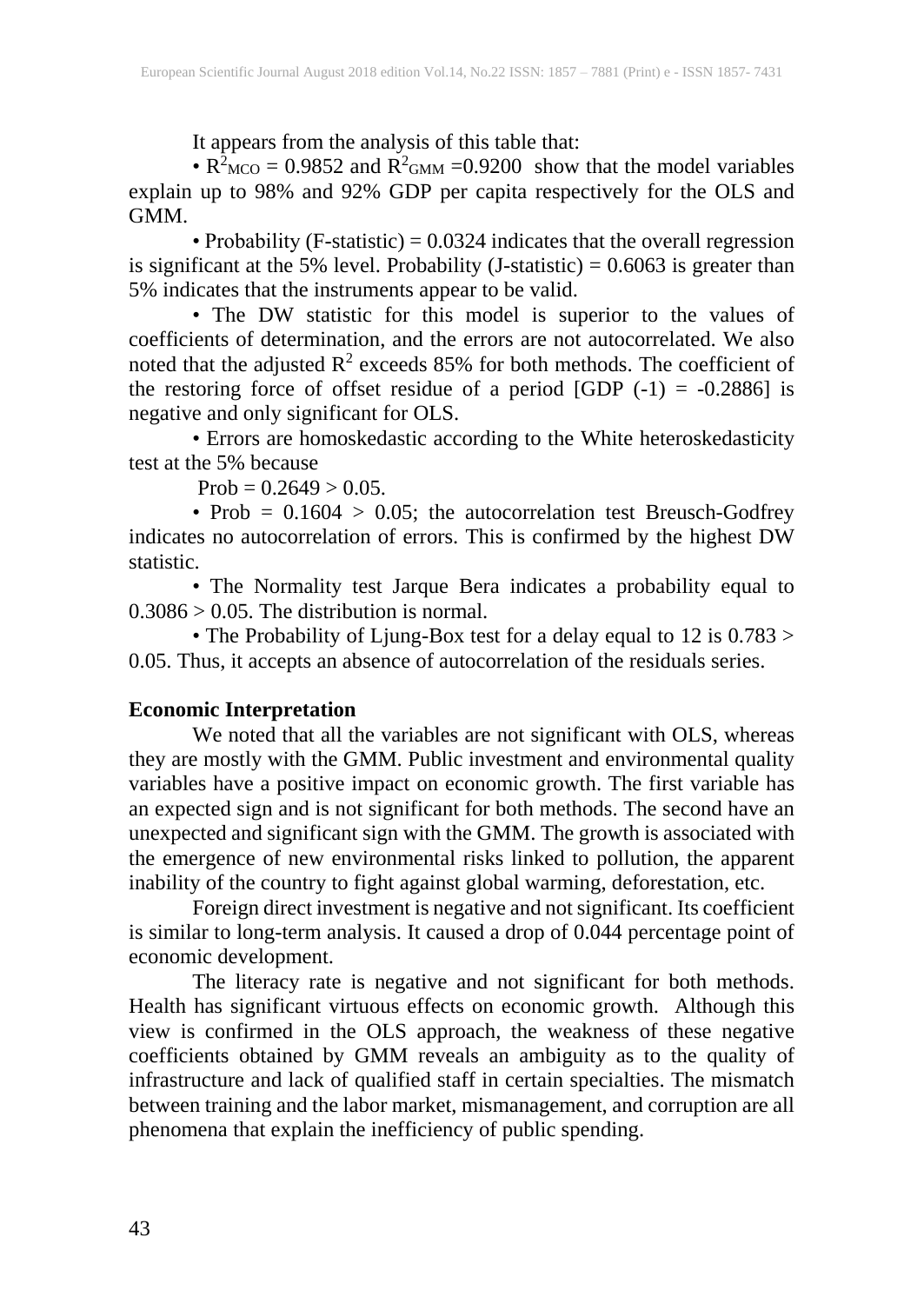It should be noted that the domestic private investment and openness have little influence on GDP per head with the OLS. As for the generalized method of moments, these variables are negative and positive respectively for opening domestic private investment and are all significant at the 5% level. Given the robustness of the generalized method of moments, we proceed safely with risk to be deceived that the opening may result from the deterioration of exchange rates and significant price fluctuations of raw materials during the past 30 years. Notwithstanding, it allows countries to access knowledge. These variables have beneficial effects on economic growth.

The negative coefficient of the crisis is that which is expected for OLS. It can be seen that it is not significant. Compared to the generalized method of moments, we found that the coefficient is positive and significant.

## **CONCLUSION**

The debate on the role of literacy is not all clear. Different types of models can be imagined. Although the negative effect was found joining some empirical studies, the debate on the issue is unclear and confusing. It also emerges from the analysis that the investments do not benefit the people who are likely to be the priority beneficiaries in their majority. The most important role for literacy is undoubtedly its contribution to social cohesion and democratic input. The construction of the national identity of a nation is one of the founding elements to which literacy participates in its broadest sense. It is an important catalyst for external effect of other sectors on the process of economic and social growth. Hence, there is a significant importance of combinations with other investments in basic economic infrastructure. To sum it all up, Literacy as one of the pillars of the economic system is necessarily at the center of economic policies. It contributes significantly to improving the living conditions of the population and to build a society based on knowledge.

## **References:**

- 1.Aghion, P. & Howitt, P. (1991). "Growth and Unemployment," CEPR Discussion Papers 577.
- 2. Aghion, P. & Cohen, E. (2004). *Education et Croissance*. La Documentation française, Paris.
- 3. Altinok, N. (2007). « Capital Humain et Croissance : l'apport des enquêtes internationales sur les acquis des élèves », Juin 2007. *IREDU*  (Institut de Recherche sur l'Education), UMR 5192 CNRS/Université de Bourgogne, Dijon.
- 4. Baldacci, E., Benedict, C., Gupa, S. & Cui, Q. (2008). "Social Spending, Human Capital and Growth in Developing countries", *World Development*, 36(8), p. 1317-1341.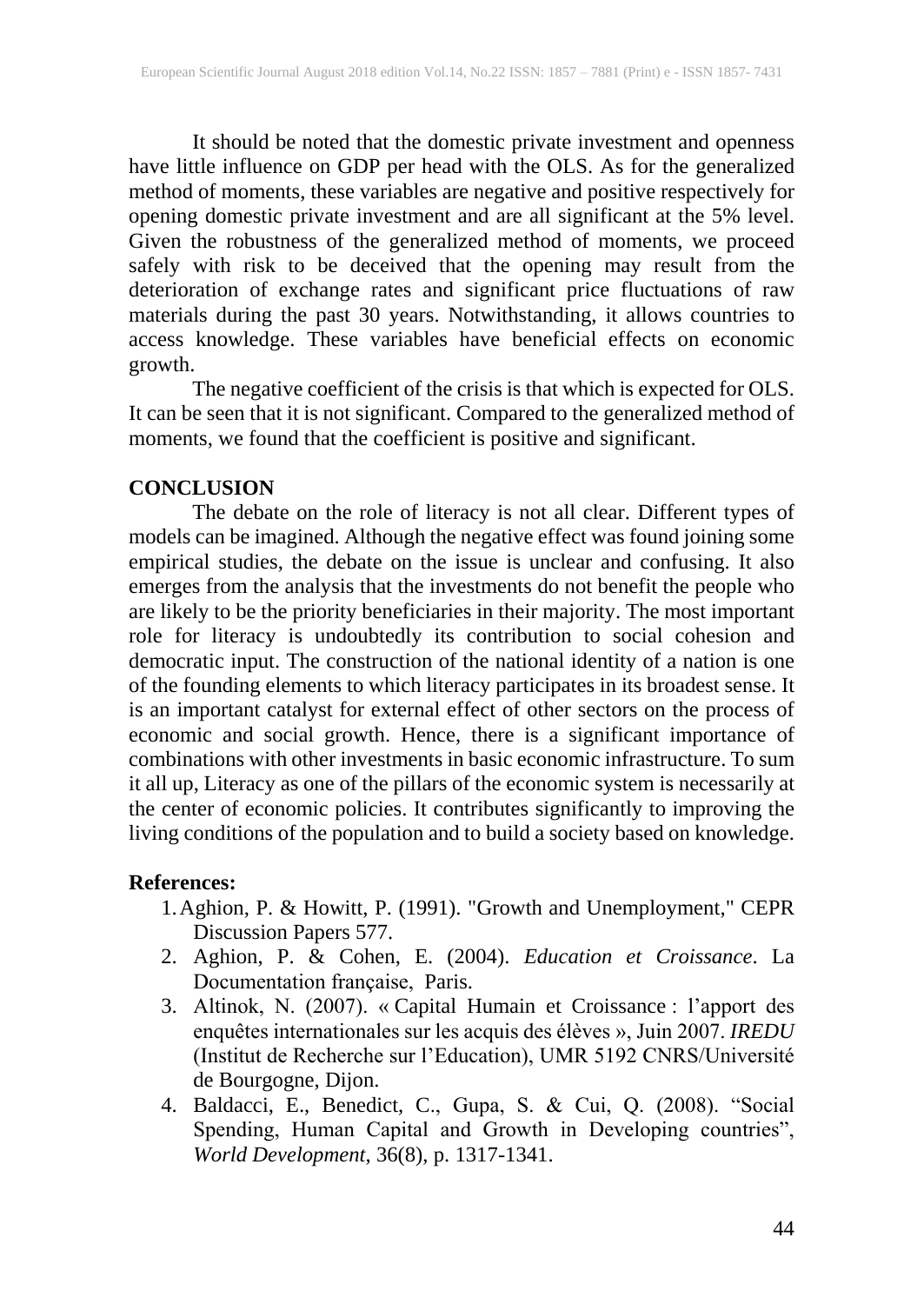- 5.Barro, R. J. (1991). "Economic Growth in a Cross Section of Countries", *Quarterly Journal of Economics*, 106, p. 407-430.
- 6. Barro, R. J. & Lee, J.W. (2001). "International Data on Educational Attainment: Updates and Implications", *Oxford Economic Papers* 53 July, 541-563.
- 7. Baumol, W., Sue, A., Batey, B. & Wolf, E. (1989). "Productivity and American leadership: The long view", *MIT press,* Cambrigde, Massachusetts, Londres
- 8. Becker, G. (1962). "Investment in Human Capital: A Theorical Analysis", *Journal of Political Economics,* 70, p. 9-49.
- 9. Bertoni, E., Di Maio, M., Molini, V. & Nistico, R. (2018). Education is forbidden: the effect of the Boko Haram conflict on education in North-East Nigeria. *CSEF (Center for Studies in Economics and Finance)*, Working Papers N°495, 47 pages.
- 10. Bende, N., Ford, J. L. & Slater, J. R. (2000). "The impact of FDI and regional economic integration on the economic growth of the ASIAN-5 Economics, 1970-1994: a comparative analysis in a small structural model", In Ford J. L (ed) *Finance, Governance and performance in pacific and south East Asia*, *Edwar Elgar,* pp. 383-99.
- 11. Benhabib, J. & Spiegel, M. (1994). "The Role of Human Capital in Economic Development: Evidence from Aggregate Cross- Country Data", *Journal of Monetary Economics,* 34(2), p. 143-173.
- 12. Bourdon, J. (1999). « La rentabilité de l'investissement éducatif : un concept de référence dans une réalité changeante ? », In *administer, gérer et évaluer les systèmes éducatifs, J.J. Paul,* ed., ESF éditeur, paris, pp. 215-248.
- 13. Borensztein, E., De Gregorio, J. & Lee, J. W. (1994). "Does Foreign Direct Investment affect Economic Growth?", Document de travail, Fonds monétaire international, Washington D.C., September.
- 14. Caselli, F., Esquivel, G. & Lefort, F. (1996). Reopening the Convergence Debate: A New Look at Cross-Country Growth Empirics, *Journal of Economic Growth*, 1 (3) pp. 363-389
- 15. Cohen, D. & Soto, M. (2001). « Growth and human capital: good data, good results", *OECD development Center. Technical Papers*, n°179.
- 16. Coulombe, S., Tremblay, J.F. & Marchand, S. (2004). "Enquête Internationale sur l'Alphabétisation des Adultes : Performance en Littératie, Capital Humain et Croissance dans Quatorze Pays de l'OCDE, *Statistique Canada*, (89-552), Catalogue 11.
- 17. De la Fuente, A. & Cicone, A. (2003). « Human capital in a global and knowledge-based economy", *final report*, *European commission*.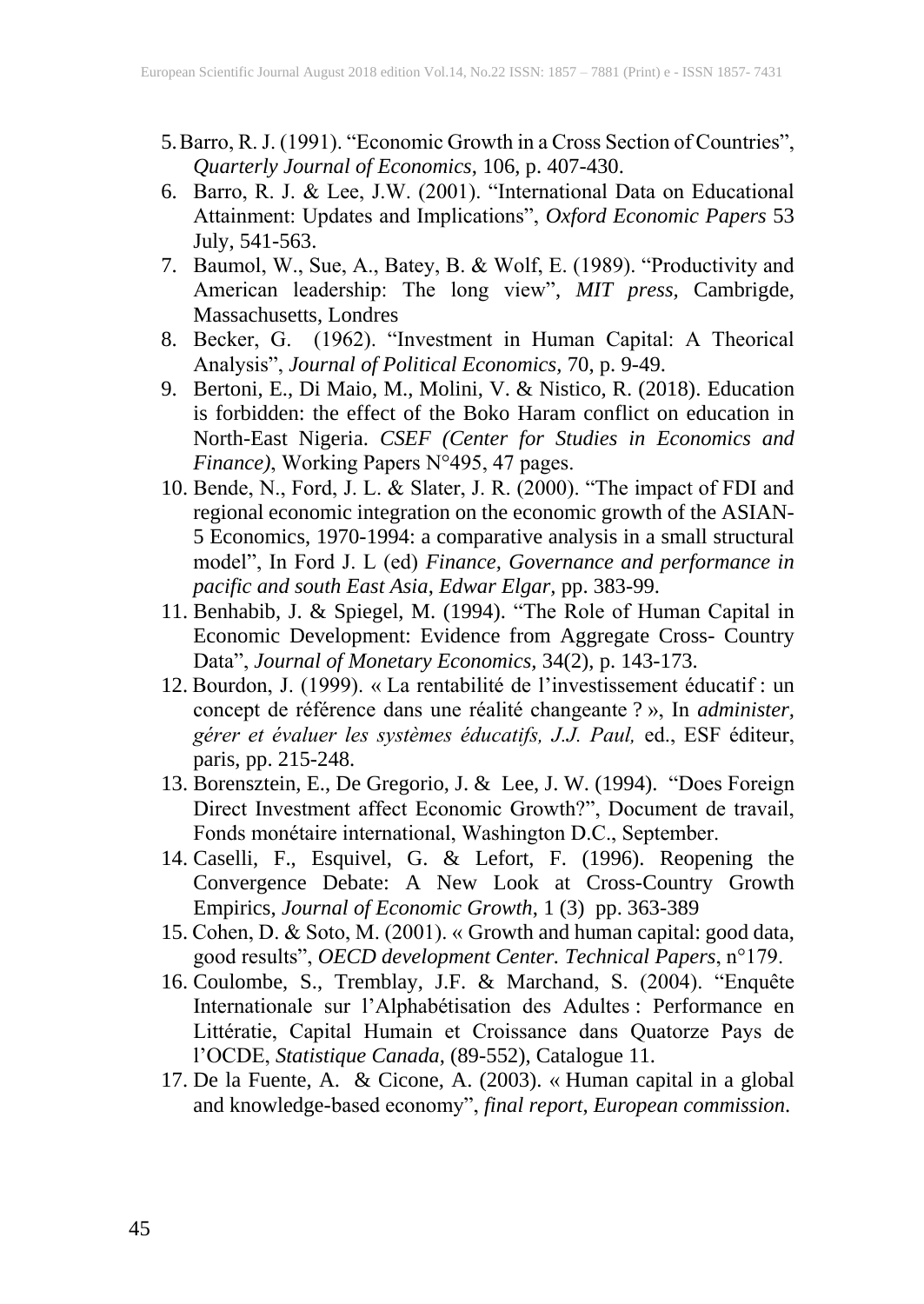- 18. Demeulemeester, J. L. & Rochat, D. (2003). « Les politiques européennes d'éducation et de formation à travers les textes», *Agone. Sociology, Histoire et Politique*, n° 29-30, pp. 59-82.
- 19. Denison, E. F. (1962). "The sources of economic growth in the United States and alternatives before us", supplementary paper n°13, New York, *committee for Economic Development*.
- 20. Doudjidingao, A. (2009). Education et croissance en Afrique subsaharienne, thèse de doctorat en sciences économiques. Université Aix-Marseille 2-de la méditerranée.
- 21. Dudjo, Y. B. (2009). Alphabétisation et Santé comme Vecteurs de Croissance Economique au Cameroun. Thèse de Master, Université de Dschang, Cameroun.
- 22. Dumont, J.C. (2002). "La contribution des facteurs humains à la croissance : revue des empiriques » CREFA, cahier de recherche, n° 99-10, Université de Laval.
- 23. Freeman, R. B. & Lindauer, D. L. (1999). "Why not Africa?", *NBER* Working paper n°6942
- 24. Gado, B. M. S. (2000). Education, distribution des revenus et dynamique de la croissance : le cas des pays de la zone CFA, thèse de doctorat, Université de Bourgogne, IREDU CNRS, 309p.
- 25. Gurgand, M. (2000). « Capital Humain et croissance : la littérature empirique à un tournant ? » *Economie Publique*, vol.6, p.71-93
- 26. Hartwig, J. (2009). "Is Health Capital Formation Good for long-term Economic Growth?-Panel Granger-Causality Evidence for OECD Countries", *Journal of Macroeconomics*, in press, pp. 314-325.
- 27. Hicks, N. (1979). "Growth vs. Basic Needs: Is There a Trade off ?", *World Development*, Vol. 7, p. 985-994.
- 28. Islam, N. (1995). "Growth Empirics: A Panel Data Approach", *Quarterly Journal of Economics*, 110/4, 1127-1170.
- 29. Jackson-Ngwa, E. T. (2005). « Education, innovation et croissance économique au Cameroun ». *Munich Personal Repec Archive* (MPRA). p. 1-17.
- 30. James, B.A, (2008). Economic development, pollutant emission and energy consumption in Malaysia, *Journal of Policy Modeling*, (30): 271-278.
- 31. Kruerger, A. B. & Lindahl, M. (2001). "Education for Growth: Why and for Whom?" *Journal of Economic Literature*, Vol. XXXIX, p.1101-1136, December.
- 32. Kyriacou, G. A. (1991). "Level and growth effects of human capital: A cross-country study of the convergence hypothesis." Working Paper 91- 26, C.V. Starr *Center for Applied Economics*, New York University.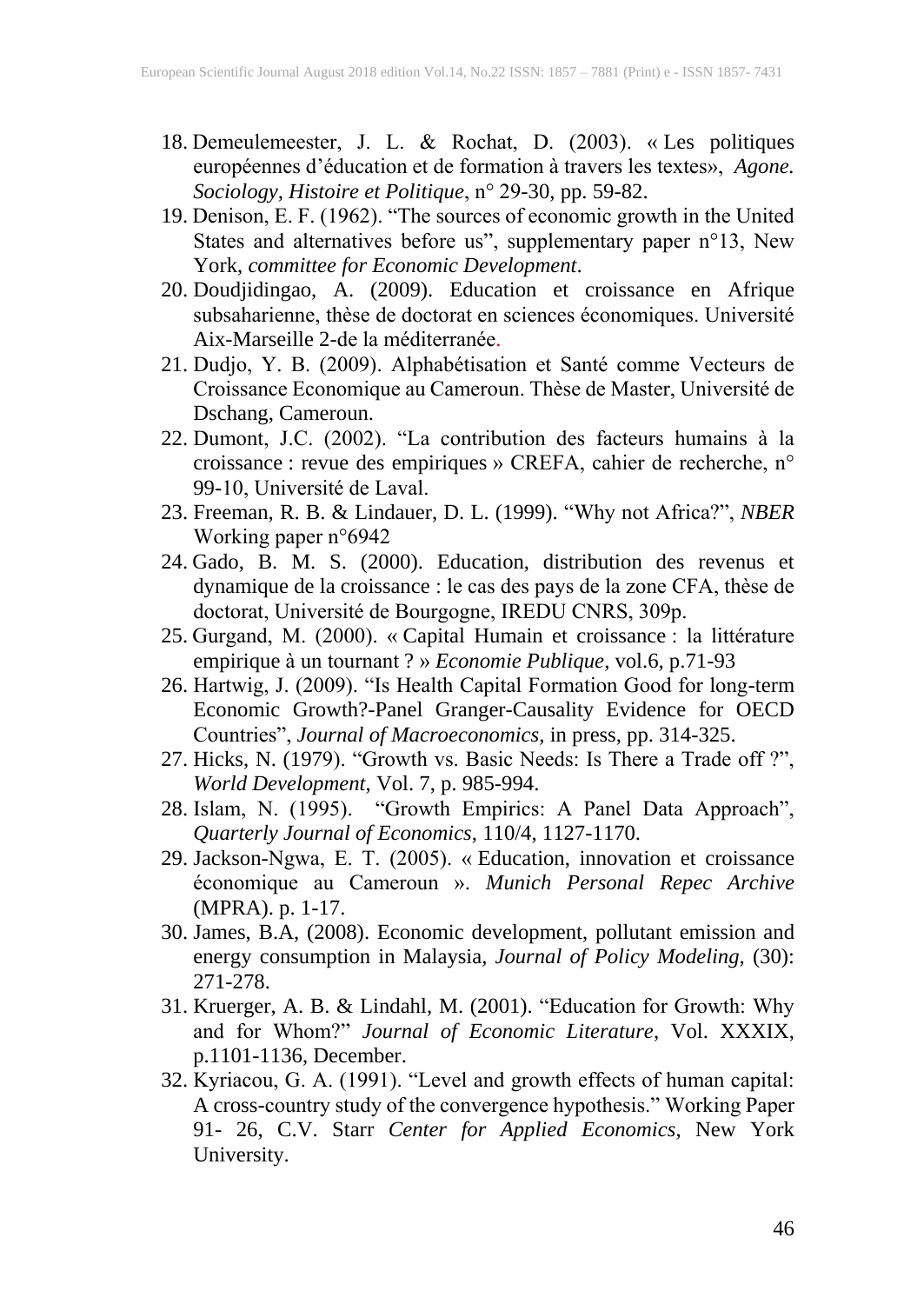- 33. Landau, D. (1983). "Governement expenditure and economic growth: a cross-country study", *Southern Economic Journal*, 49, 783-792.
- 34. Lau, L., Jamison, D. & Louat, F. (1991). Education and productivity in developing countries: Aggregate production function approach. *Working papers* (612), *World Bank*, Washington, D.C.
- 35. Lucas, R. (1988). "On the Mechanics of Economic Development"*, Journal of monetary Economics*, 22, pp. 3-42.
- 36. Mankiw, G., Romer, D. & Weil, D. (1992). "A Contribution to the Empirics of Economic Growth", *The Quarterly Journal of Economics*, 107(2): 407-437.
- 37. Mankiw, G., Romer, D. & Weil, D. (1990). "A Contribution to the Empirics of Economic Growth," *NBER Working Papers* 3541, National Bureau of Economic Research, Inc.
- 38. Ndongu, S. (1998). « Contribution du capital humain à la croissance économique au Kenya », Document de travail, Université de Nairobi
- 39. Ndulu, B. J. & O'connell, S. A. (2005). « Policy plus: African growth performance 1960-2000", *Draft prepared for the plenary session on explaining African Economic Growth AERC*.
- 40. Nelson, R. & Phelps, E. (1966). "Investment in Humans, Technological Diffusion and Economic Growth", *American Economic Review* (61), p. 69-75.
- 41. Njong Mom, A. (2010). "The effects of educational attainment on poverty reduction in Cameroon" *Journal of Education Administration and policy Studies*, Vol. 2 (1), pp. 001-008.
- 42. North, D. (1990). Institutions, Institutional Change and Economic Performance, Cambridge: Cambridge University Press.
- 43. Pritchett, L. (2001). "Where has All the Education Gone", *World Bank Economic Review*, 15, p. 367-391.
- 44. Psacharopoulos, G. (1994). "Returns to Investment in Education: A Global Update", *World Development,* 22(9), 1325-1343.
- 45. Psacharopoulos, G. & Woodhall, M. (1985). « Education pour le développement: une analyse des choix d'investissement », ed. *Economica,* Paris, pp. 30-73.
- 46. Psacharopoulos, G. (1985). "Returns to Education: A Further International Update and Implication", *The Journal of Human Resources,* 20(4), 583-597.
- 47. Rebelo, S. (1991). "Long-run Policy Analysis and Long-run Growth Models", *Journal of Political Economy*, 99, p. 3-42.
- 48. Reddings, S. (1996). Low-Skill, Low-quality trap: strategic complementarities between Human Capital an R&D, Economic journal, Vol. 106, pp. 458-70.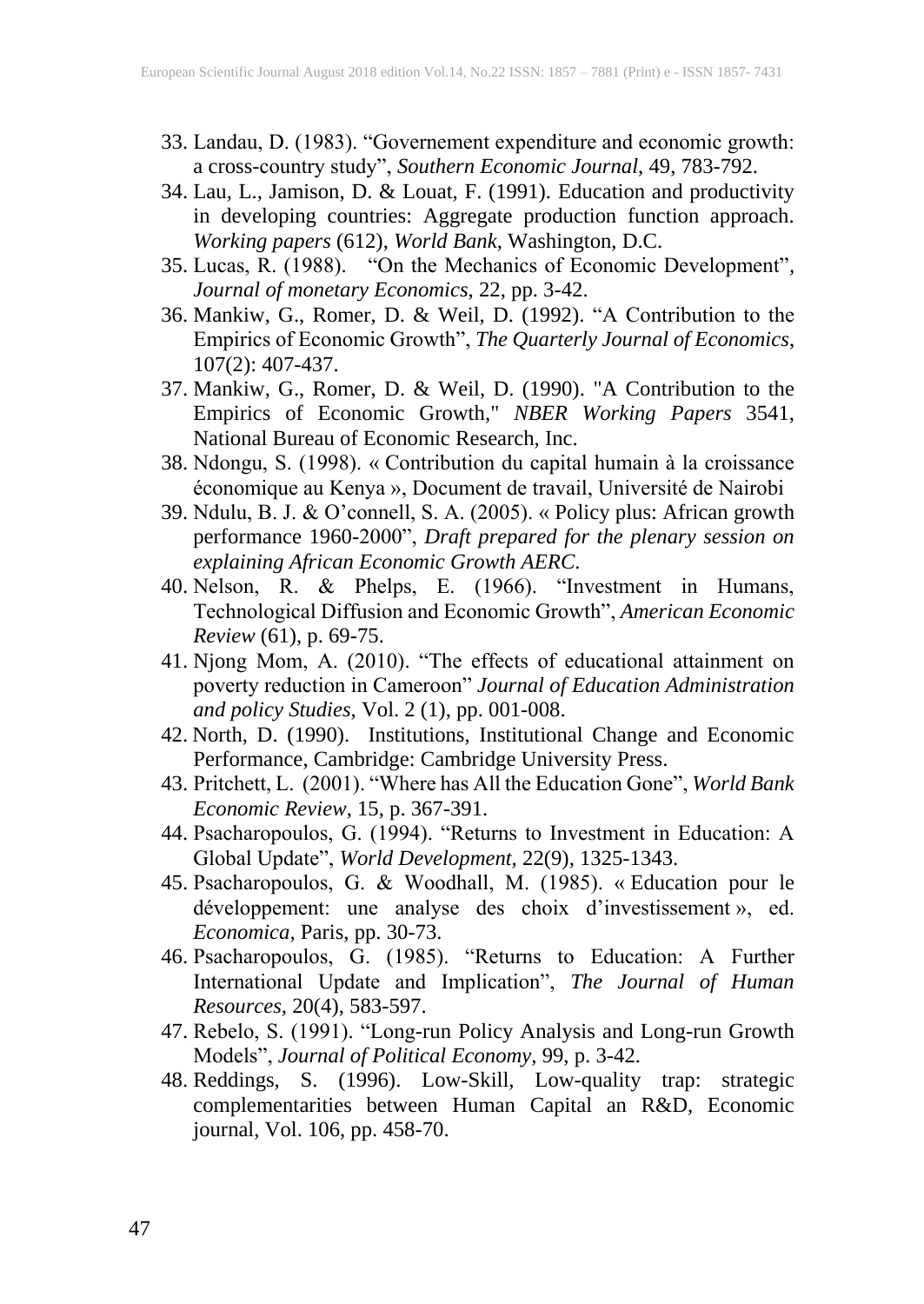- 49. Romer, P. (1990). "Endogenous Technological Change", *Journal of Political Economic*, 98(5): 71-102.
- 50. Romer, P. (1989). "Human capital and Growth: theory and evidence" *Journal of Political Economy*, n°92.
- 51. Scicchitano, S. (2010). Complementary between heterogeneous Human capital and R&D: Can job-training avoid low development traps? Empirica, 37(4), 361-380.
- 52. Schultz, T.W. (1961). "Investment in Human Capital", *American Economic Review*, 51(1), p. 1-17.
- 53. Sen, A. K. (1999b). « Santé et Développement », Allocation d'orientation, 52<sup>e</sup> assemblée mondiale de la santé, OMS, Genève, 18 mai.
- 54. Siddiqui, A. M., Lubna, S. H. & Atiqur, R. (2011). «Vulnerable Child Laborers from Slum Areas of Meerut city, India: Socio-economic and Health Determinants", Transactions, Inst Indian, Vol. 33 issue (1), pp 123-137.
- 55. Soto, M. (2002). " Rediscovering Education in Growth Regressions", OECD *development centre working papers,* No. 202, Editions OCDE
- 56. Sow, A. (2006). « La contribution des facteurs humains (éducation et santé) à la croissance économique au Sénégal », Mémoire de DEA, Université Gaston Berger.
- 57. Summers, R. & Heston, A. (1988). "A new set of international comparisons of real product and price levels estimates for 130 countries", 1950-85, *Review and Income and Wealth*, 34, 1-26.
- 58. Stiglitz, J. E. & Charlton, A. (2005). *Pour un Commerce Mondial plus Juste*. Traduit de l'anglais américain par Paul CHEMLA, Fayard, France. [titre original : Fair Trade for All. How Trade Can Promote Development, Publié en 2005 par Oxford University Press].
- 59. Tafah-Edokat, E. O. (1995). "In Income Distribution Effects of Schooling and Implications for Educational Resource Allocation in LDCs: A Case Study of Cameroon" in *West Africa Economic Journal*, Vol. 8, n°1. pp 23-37.
- 60. Tafah-Edokat, E. O. (1998). "Rates of Return to Education: A Case study of Cameroon" Unpublished paper, Department of Economics, University of Yaoundé II, Soa.
- 61. Teal, F, (2010). "Higher education and economic development in Africa: a review of channels and interaction", *Centre for the study of African economies*, University of Oxford.
- 62. Temple, J. R. W. (2001). « Effets de l'éducation et du capital social sur la croissance dans les pays de l'OCDE », *Revue économique de l'OCDE*, n° 33.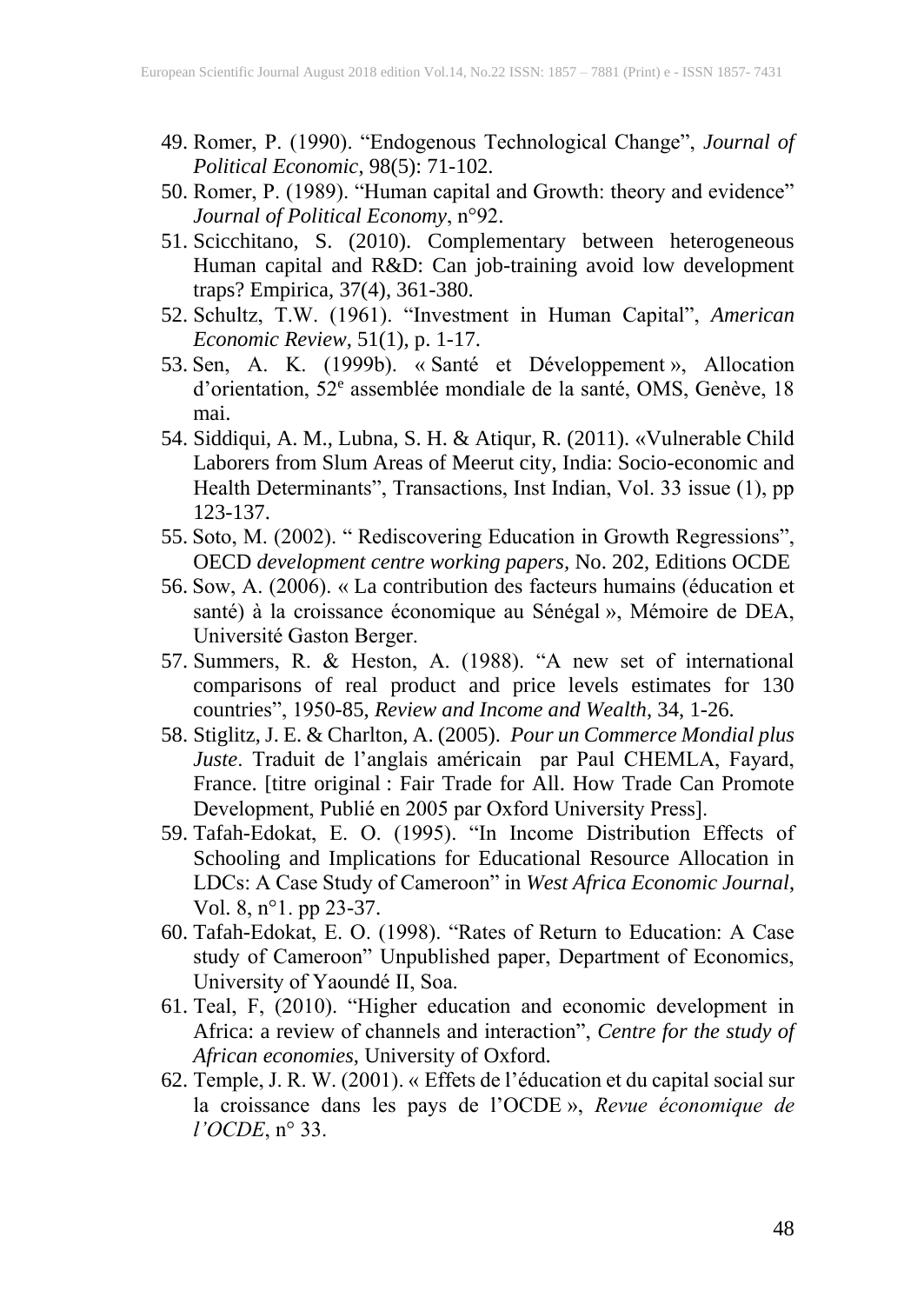- 63. Ulmann, P. (2003). « Economie de la santé : quelques faits stylisés », *Econ WPA HEW*, 26p. http : //129.3.20.41/eps/hew/papers/0308/0308002.pdf
- 64. Weil, D.N. (2007). "Accounting for the Effect of Health on Economic Growth", *The Quarterly Journal of Economics*, Vol. 122(3), pp. 1265- 1306.

# **APPENDIX**

#### **Appendix 1 : The Long Term**

**Appendix 1-1 :** Regression of cointegration Dependent Variable: LNGDP\_HEAD Method: Least Squares Sample (adjusted): 1981 2013 Included observations: 25 after adjustments Convergence achieved after 31 iterations

| Variable                 | Coefficient | Std. Error            | t-Statistic | Prob.       |
|--------------------------|-------------|-----------------------|-------------|-------------|
| <b>LNLIT</b>             | 0.079730    | 1.864978              | 0.042751    | 0.9665      |
| <b>LNNFFDI</b>           | $-0.027801$ | 0.012102              | $-2.297335$ | 0.0375      |
| <b>LNIDPI</b>            | 0.029197    | 0.133875              | 0.218088    | 0.8305      |
| <b>LNLIFEX</b>           | 2.907925    | 6.790682              | 0.428223    | 0.6750      |
| <b>LNPUBIN</b>           | $-0.018903$ | 0.063955              | $-0.295566$ | 0.7719      |
| <b>LNOPEN</b>            | $-0.217776$ | 0.168104              | $-1.295482$ | 0.2161      |
| <b>DEV</b>               | 0.422448    | 1.233576              | 0.342458    | 0.7371      |
| <b>LNEQ</b>              | 0.193831    | 0.154952              | 1.250914    | 0.2315      |
| <b>CRISIS</b>            | $-0.318999$ | 1.110955              | $-0.287139$ | 0.7782      |
| $\mathcal{C}$            | $-2.581265$ | 11.30085              | $-0.228413$ | 0.8226      |
| AR(1)                    | 0.891146    | 0.208931              | 4.265263    | 0.0008      |
| R-squared                | 0.937638    | Mean dependent var    |             | 2.959652    |
| Adjusted R-squared       | 0.893094    | S.D. dependent var    |             | 0.102575    |
| S.E. of regression       | 0.033538    | Akaike info criterion |             | $-3.652070$ |
| Sum squared resid        | 0.015748    | Schwarz criterion     |             | $-3.115765$ |
| Log likelihood           | 56.65088    | Hannan-Quinn criter.  |             | $-3.503322$ |
| F-statistic              | 21.04971    | Durbin-Watson stat    |             | 1.805122    |
| Prob(F-statistic)        | 0.000001    |                       |             |             |
| <b>Inverted AR Roots</b> |             | .89                   |             |             |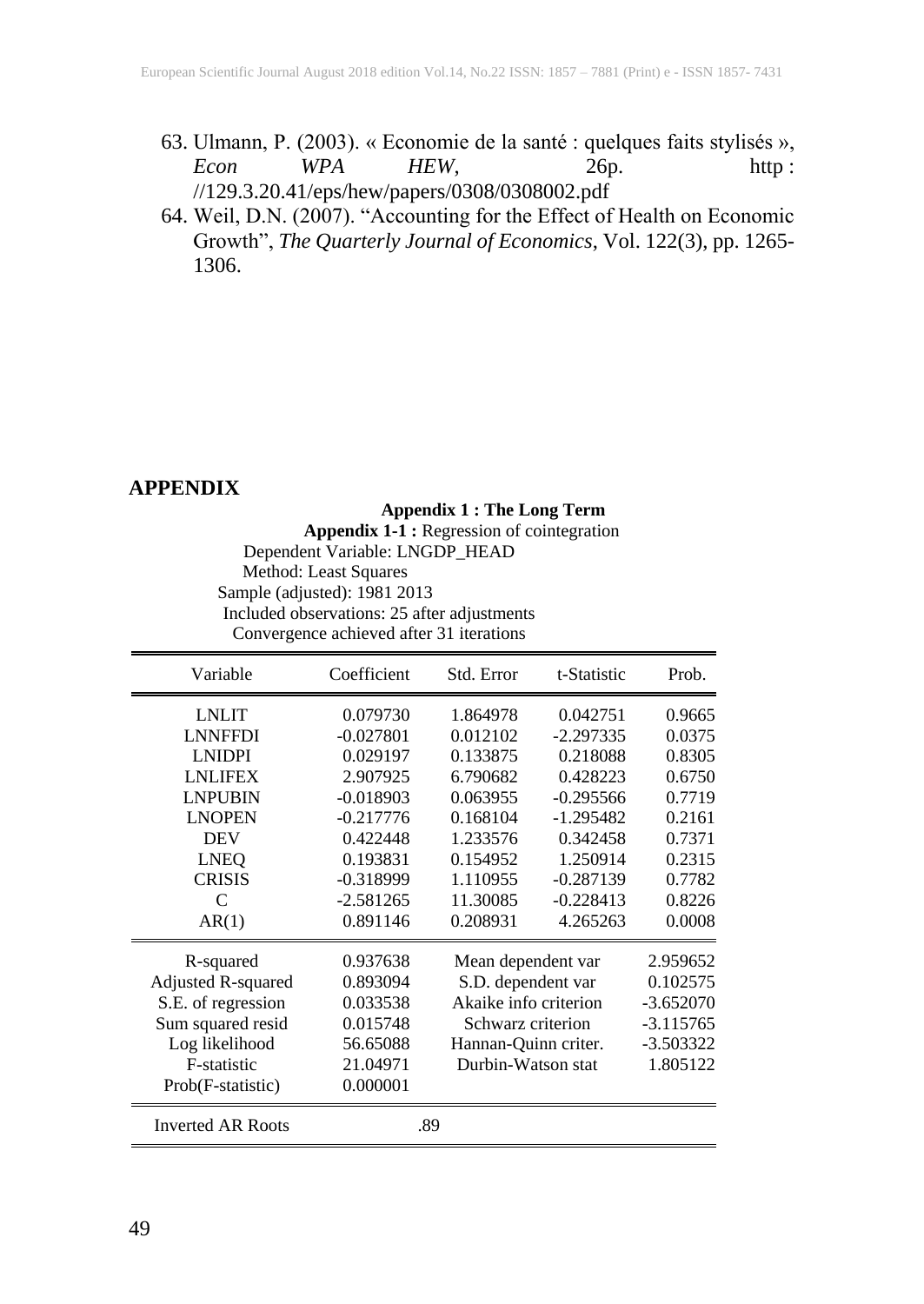

**Appendix 1-2: Normality test**

## **Appendix 1-3: Test of Ljung-Box**

Sample: 1981 2013 Included observations: 25 Q-statistic probabilities adjusted for 1 ARMA term(s)

| Autocorrelation      | <b>Partial Correlation</b> |    | AC       | <b>PAC</b> | Q-Stat | Prob  |
|----------------------|----------------------------|----|----------|------------|--------|-------|
| $\cdot$ 1            | $\cdot$                    | 1  | 0.064    | 0.064      | 0.1159 |       |
| $\cdot$ *            | $\mathbf{R}^*$ .           | 2  | $-0.140$ | $-0.144$   | 0.6873 | 0.407 |
| $\cdot$              | . $\mathrel{\rvert}^*$ .   | 3  | 0.058    | 0.079      | 0.7905 | 0.674 |
| $\ddot{\phantom{0}}$ | $\mathbf{R}^*$             | 4  | $-0.056$ | $-0.090$   | 0.8926 | 0.827 |
| $\cdot$ $*$          | $\cdot$ *                  | 5  | $-0.099$ | $-0.069$   | 1.2248 | 0.874 |
| $\cdot$              |                            | 6  | $-0.036$ | $-0.050$   | 1.2715 | 0.938 |
| $\ddot{\phantom{0}}$ |                            | 7  | 0.036    | 0.028      | 1.3199 | 0.971 |
|                      |                            | 8  | $-0.035$ | $-0.048$   | 1.3674 | 0.987 |
| $ $ **.              | $\cdot$ $ **$ .            | 9  | 0.316    | 0.343      | 5.5820 | 0.694 |
|                      |                            | 10 | 0.057    | $-0.039$   | 5.7284 | 0.767 |
| $\ddot{\phantom{0}}$ |                            | 11 | $-0.058$ | 0.059      | 5.8891 | 0.824 |
|                      | $\mathbf{R}^*$             | 12 | $-0.012$ | $-0.072$   | 5.8963 | 0.880 |
| . $ $ *              | . $ **$ .                  | 13 | 0.161    | 0.250      | 7.3536 | 0.833 |
|                      |                            | 14 | 0.011    | $-0.018$   | 7.3614 | 0.883 |
| .**∣                 | $\mathbf{R}^*$             | 15 | $-0.229$ | $-0.135$   | 10.891 | 0.695 |
| $\cdot$ *            | $\cdot$ *                  | 16 | $-0.076$ | $-0.150$   | 11.325 | 0.729 |
| $\ddot{\phantom{0}}$ | . $\vert^*$                | 17 | 0.060    | 0.118      | 11.628 | 0.769 |
|                      | $\mathbf{R}^*$             | 18 | 0.025    | $-0.113$   | 11.686 | 0.819 |
| $\cdot$ $*$          | $\cdot$ $*$                | 19 | $-0.177$ | $-0.184$   | 15.205 | 0.648 |
|                      | . *                        | 20 | $-0.006$ | $-0.090$   | 15.210 | 0.709 |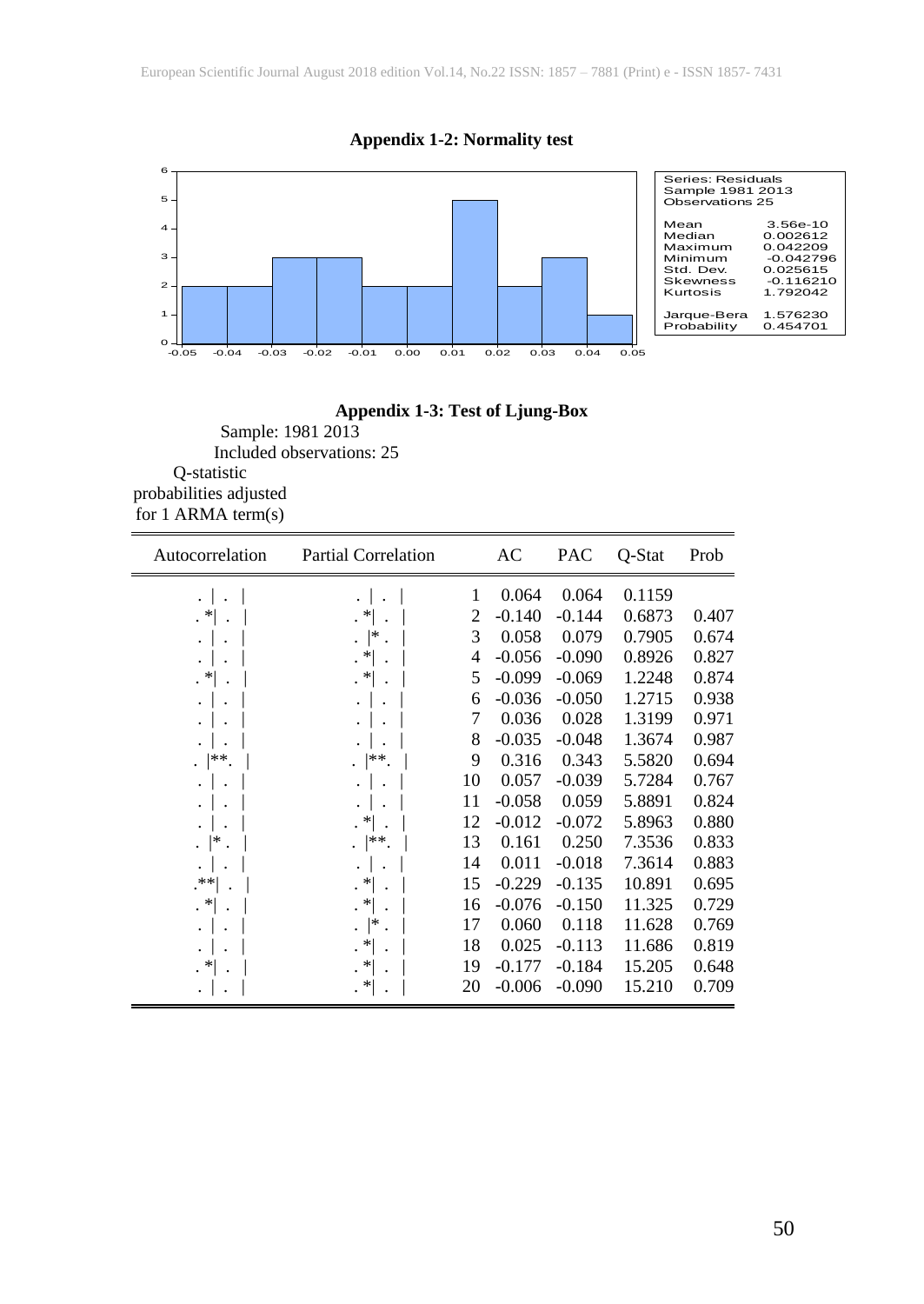#### **Appendix 1-4:** Model estimation by GMM

Dependent Variable: LNGDP\_HEAD Method: Generalized Method of Moments Sample (adjusted): 1981 2013 Included observations: 28 after adjustments Linear estimation with 1 weight update Estimation weighting matrix: HAC (Bartlett kernel, Newey-West fixed bandwidth  $= 4.0000$ ) Standard errors & covariance computed using estimation weighting matrix

Instrument specification: LNGDP\_HEAD LNGDPHEADT\_1 LNLIT LNNFFDI

| Variable           | Coefficient | Std. Error         | t-Statistic | Prob.    |
|--------------------|-------------|--------------------|-------------|----------|
| <b>LNLIT</b>       | $-0.929593$ | 0.580058           | $-1.602587$ | 0.1264   |
| <b>LNNFFDI</b>     | $-0.028424$ | 0.026514           | $-1.072023$ | 0.2979   |
| <b>LNIDPI</b>      | 0.290391    | 0.142044           | 2.044379    | 0.0558   |
| <b>LNPUBIN</b>     | 0.262015    | 0.083387           | 3.142160    | 0.0056   |
| <b>LNLIFEX</b>     | $-5.875949$ | 2.555675           | $-2.299177$ | 0.0337   |
| <b>LNOPEN</b>      | 0.014822    | 0.384207           | 0.038577    | 0.9697   |
| <b>LNEQ</b>        | 0.667370    | 0.208764           | 3.196774    | 0.0050   |
| <b>CRISIS</b>      | 0.524119    | 0.095552           | 5.485151    | 0.0000   |
| <b>DEV</b>         | $-0.121517$ | 0.077707           | $-1.563771$ | 0.1353   |
| C                  | 11.47978    | 4.107037           | 2.795148    | 0.0120   |
| R-squared          | 0.800647    | Mean dependent var |             | 2.962496 |
| Adjusted R-squared | 0.700971    | S.D. dependent var |             | 0.105110 |
| S.E. of regression | 0.057478    | Sum squared resid  |             | 0.059467 |
| Durbin-Watson stat | 1.040021    | J-statistic        |             | 5.025943 |
| Instrument rank    | 11          | Prob(J-statistic)  |             | 0.204970 |

#### LNDPI LNPUBIN LNLIFEX LNOPEN LNEQ CRISIS DEV C

#### **Appendix 2 : The short term**

**Annex 2-1:** Short-term estimate by OLS Dependent Variable: DLNGDP\_HEAD Method: Least Squares Sample (adjusted): 1982 2013 Included observations: 21 after adjustments Convergence achieved after 27 iterations

| Variable        | Coefficient | Std. Error | t-Statistic | Prob.  |
|-----------------|-------------|------------|-------------|--------|
| <b>DLNOPEN</b>  | $-0.522381$ | 0.570510   | $-0.915638$ | 0.4274 |
| <b>DLNDPI</b>   | $-0.080947$ | 0.529241   | $-0.152949$ | 0.8881 |
| <b>DLNPUBIN</b> | 0.021614    | 0.234396   | 0.092209    | 0.9323 |
| <b>DLNNFFDI</b> | $-0.044176$ | 0.035863   | $-1.231790$ | 0.3058 |
| <b>DLNLIFEX</b> | 13.51885    | 16.60293   | 0.945514    | 0.4142 |
| DLNLIT          | 0.242836    | 4.395173   | 0.055251    | 0.9594 |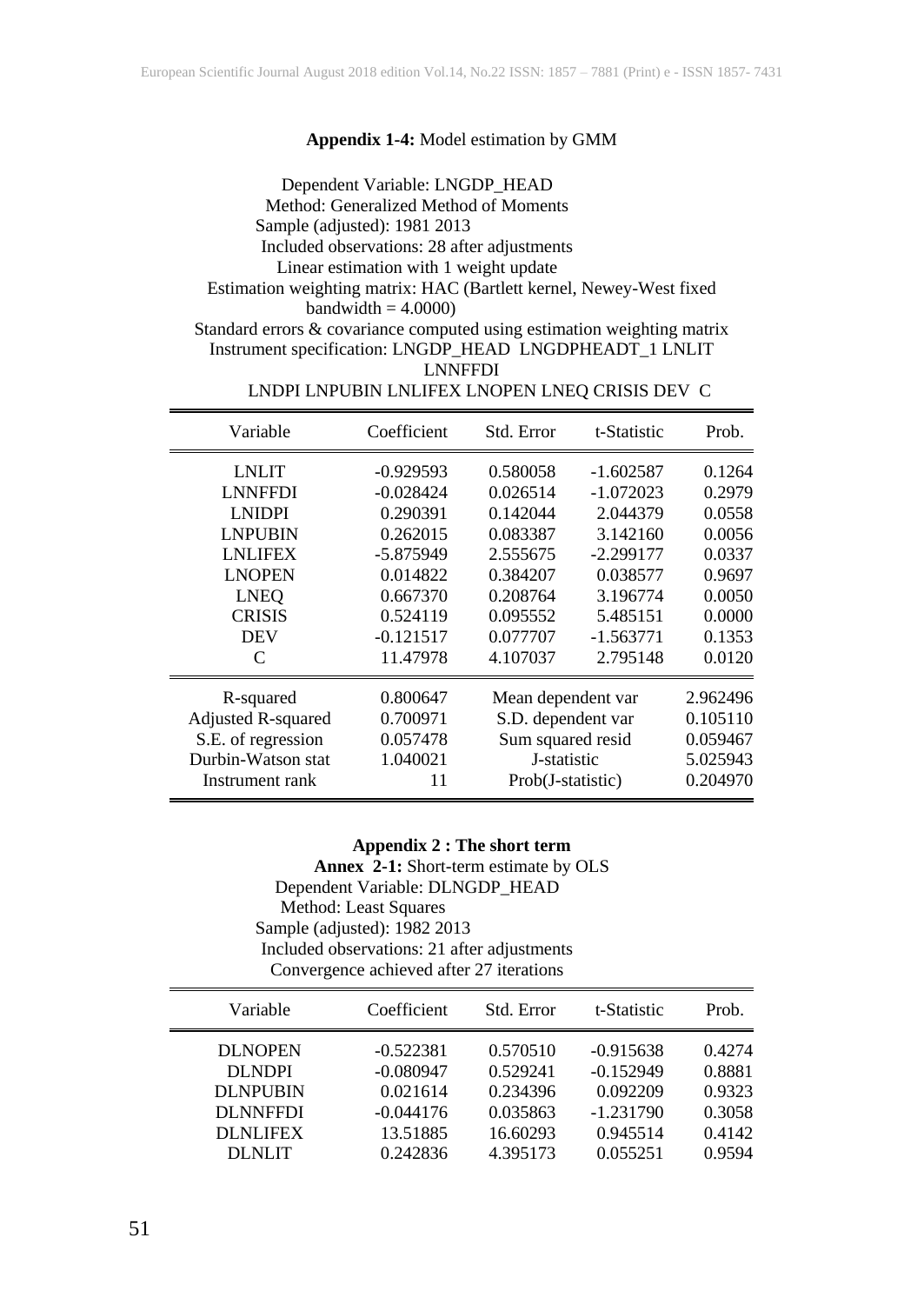| <b>DLNEQ</b>             | 0.217169    | 0.368040              | 0.590070    | 0.5966      |
|--------------------------|-------------|-----------------------|-------------|-------------|
| <b>CRISIS</b>            | $-0.457676$ | 0.338638              | $-1.351523$ | 0.2694      |
| C                        | 4.416556    | 15.31011              | 0.288473    | 0.7918      |
| $Resid1(-1)$             | $-0.288642$ | 1.000254              | $-0.288569$ | 0.0917      |
| DLNOUVERT(-1)            | 0.152889    | 0.315316              | 0.484877    | 0.6610      |
| $DLNIPD(-1)$             | 0.578670    | 0.635395              | 0.910724    | 0.4296      |
| $DLNIPU(-1)$             | $-0.208900$ | 0.192913              | $-1.082872$ | 0.3581      |
| $DLNIDE(-1)$             | $-0.002452$ | 0.055277              | $-0.044358$ | 0.9674      |
| DLNESPDEVIE(-1)          | $-55.32930$ | 50.02669              | $-1.105996$ | 0.3495      |
| DLNALPHA(-1)             | 1.013062    | 4.106009              | 0.246727    | 0.8210      |
| $DLNQE(-1)$              | $-0.024272$ | 0.330428              | $-0.073455$ | 0.9461      |
| AR(1)                    | $-0.252927$ | 0.554321              | $-0.456282$ | 0.6792      |
| R-squared                | 0.985296    | Mean dependent var    |             | 2.952726    |
| Adjusted R-squared       | 0.901975    | S.D. dependent var    |             | 0.104050    |
| S.E. of regression       | 0.032577    | Akaike info criterion |             | $-4.242042$ |
| Sum squared resid        | 0.003184    | Schwarz criterion     |             | $-3.346737$ |
| Log likelihood           | 62.54144    | Hannan-Quinn criter.  |             | $-4.047738$ |
| F-statistic              | 11.82530    | Durbin-Watson stat    |             | 2.153590    |
| Prob(F-statistic)        | 0.032462    |                       |             |             |
| <b>Inverted AR Roots</b> | $-.25$      |                       |             |             |

**Appendixx 2-2:** heteroscedasticity test white Heteroskedasticity Test: White

| F-statistic         | 4.367490 | Prob. $F(17,3)$         | 0.1251 |
|---------------------|----------|-------------------------|--------|
| $Obs*R$ -squared    | 20.18444 | Prob. Chi-Square $(17)$ | 0.2649 |
| Scaled explained SS | 0.369950 | Prob. Chi-Square(17)    | 1.0000 |

| <b>Appendix 2-3: Test Breusch -Godrey</b> |  |  |
|-------------------------------------------|--|--|
|-------------------------------------------|--|--|

|                  | Breusch-Godfrey Serial Correlation LM Test: |                     |        |
|------------------|---------------------------------------------|---------------------|--------|
| F-statistic      | 18.94163                                    | Prob. $F(2,1)$      | 0.1604 |
| $Obs*R$ -squared | 20.45992                                    | Prob. Chi-Square(2) | 0.0000 |

#### **Appendix 2-4: Test de Ljung**

Sample: 1982 2013 Included observations: 21 Q-statistic probabilities adjusted for 1 ARMA term(s)

| Autocorrelation                                                                        | Partial Correlation                                                                 |                   | AC                                   | PAC             | Q-Stat                     | Prob           |
|----------------------------------------------------------------------------------------|-------------------------------------------------------------------------------------|-------------------|--------------------------------------|-----------------|----------------------------|----------------|
| $\cdot$ $\uparrow$ $\cdot$ $\mid$<br>$\mathbf{A}^*$<br>$\cdot$ $\cdot$ $\cdot$ $\cdot$ | $\mathcal{N}$ . $\mathcal{N}$<br>$\mathcal{F}$ .<br>$\cdot$ $\cdot$ $\cdot$ $\cdot$ | $2^{\circ}$<br>3. | $1 -0.191 -0.191$<br>-0.099<br>0.210 | -0.140<br>0.171 | 0.8772<br>1.1239<br>2.3026 | 0.289<br>0.316 |